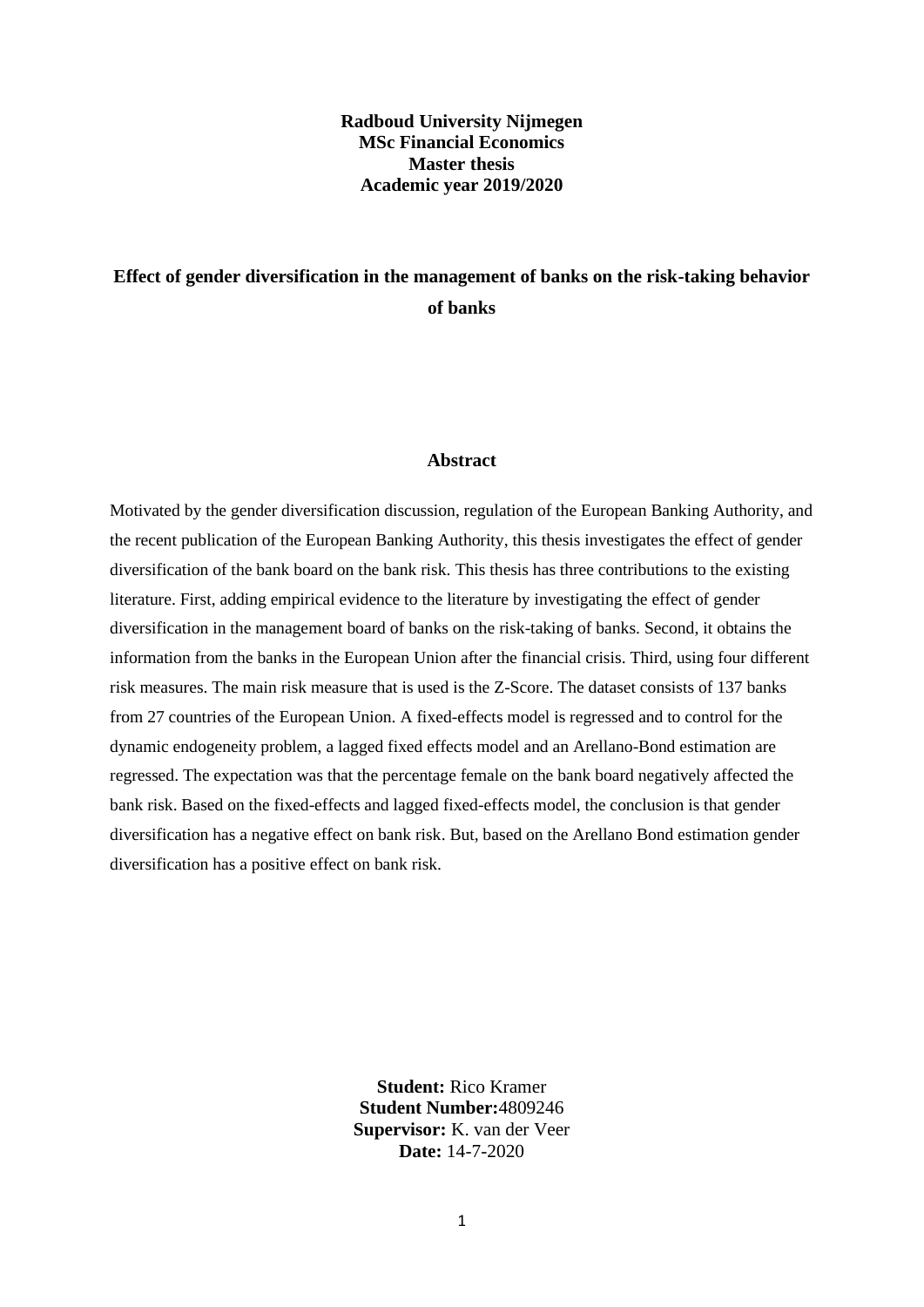# **Table of Contents**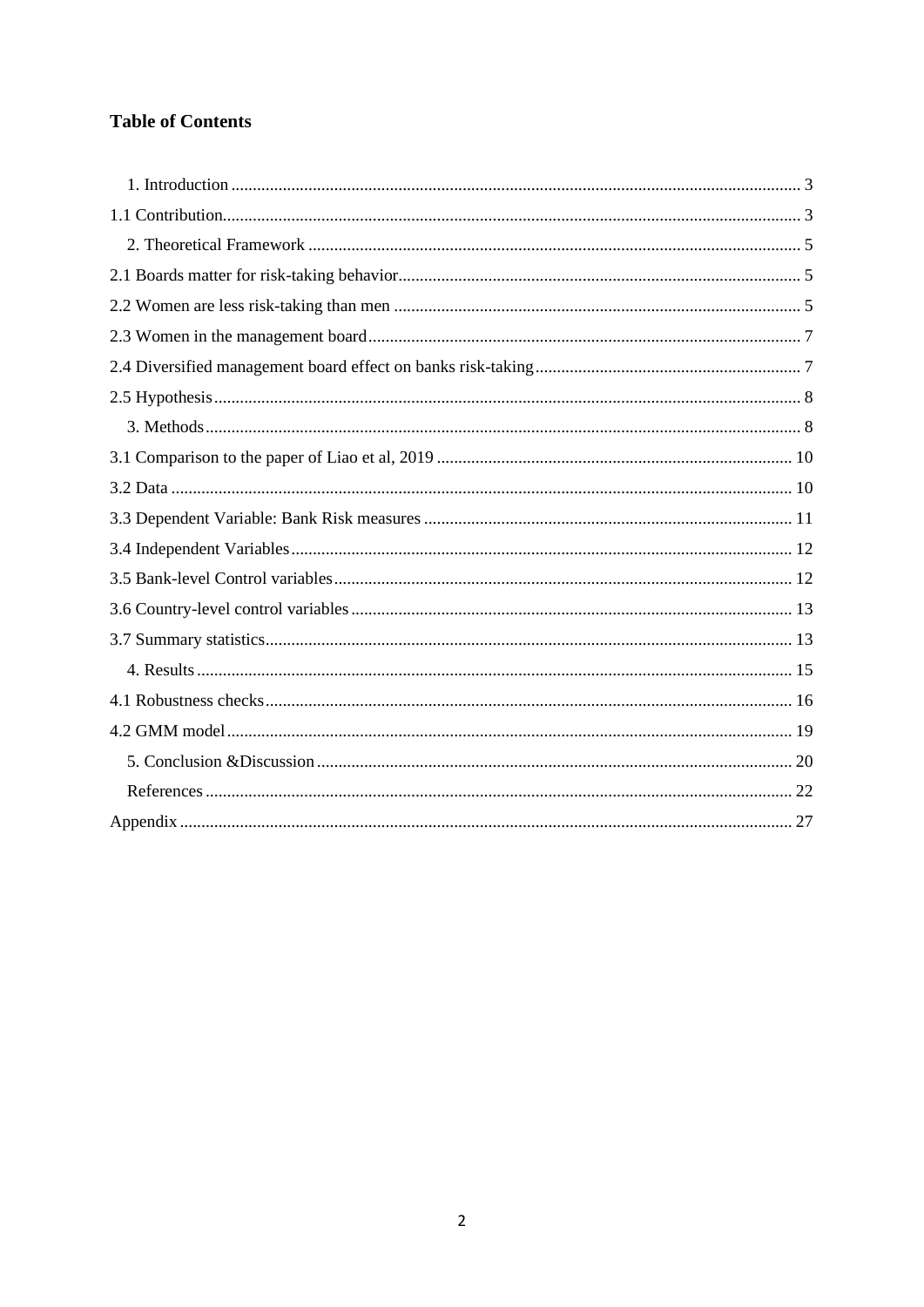# <span id="page-2-0"></span>**1. Introduction**

Motivated by the gender diversification discussion, relative new regulation of the European Banking Authority, and the recently published European Banking Authority paper, this thesis investigates the effect of gender diversification in the management of banks on the risk-taking behavior of banks.

Nowadays, gender discussion is one of the most investigated subjects of the recent behavioral and economic sciences. In economics, feminists have started the discussion about gender diversification of the top management. They found empirical evidence that gender diversification in the management of firms can improve the financial performance of firms(Francoeur, Claude, Réal Labelle, and Bernard Sinclair-Desgagné,2008). Furthermore, another paper found that gender diversification in the management of a firm can decline the risk-taking behavior of companies(Khaw, K. L. H., Liao, J., Tripe, D., & Wongchoti, U,2016). Based on these two findings, the feminists argue that more women should be allowed in the management of companies to make the companies better performing and more financially stable.

The European Banking Authority(EBA) followed this gender diversification discussion and in 2013 the EBA decided to implement rules for gender diversity in the management of credit institutions, which includes banks. Since 2013, all the credit institutions in the European Union are required to have a diversity policy. The EBA implemented this rule because they think that if a management board is more diversified, these multiple backgrounds, opinions, and experiences can lead to more consensus and better-advised decisions regarding the policy of the banks(EBA,2020).

Recently, the European Banking Authority published a report about gender diversity in the European banking world. The EBA wanted to know whether their implemented regulations of 2013 have led to significant differences in the management top and what the significant effects on the decision-making of the banks were. The report found that there is an indication that a more gender diversified management team of a bank performs better. Thus, diversified management teams could potentially lead to different policies and performances of the banks.

# <span id="page-2-1"></span>**1.1 Contribution**

The contribution of this paper to the existing literature is split into three sections: first, it gives empirical evidence of gender diversification in the management board of banks affects the risk-taking of banks. Second, it obtains the information from the banks in the European Union after the financial crisis, the years 2012 until 2019, to investigate the effect of gender diversity in the management of banks. This thesis focuses on the effect of gender diversification on bank risk-taking in European Union countries in these specific years because several papers have focused on banking profitability (EBA,2020; Pathan, S. & Faff, ,2013; Feng, G., & Wang, C,2018). Furthermore, other papers looked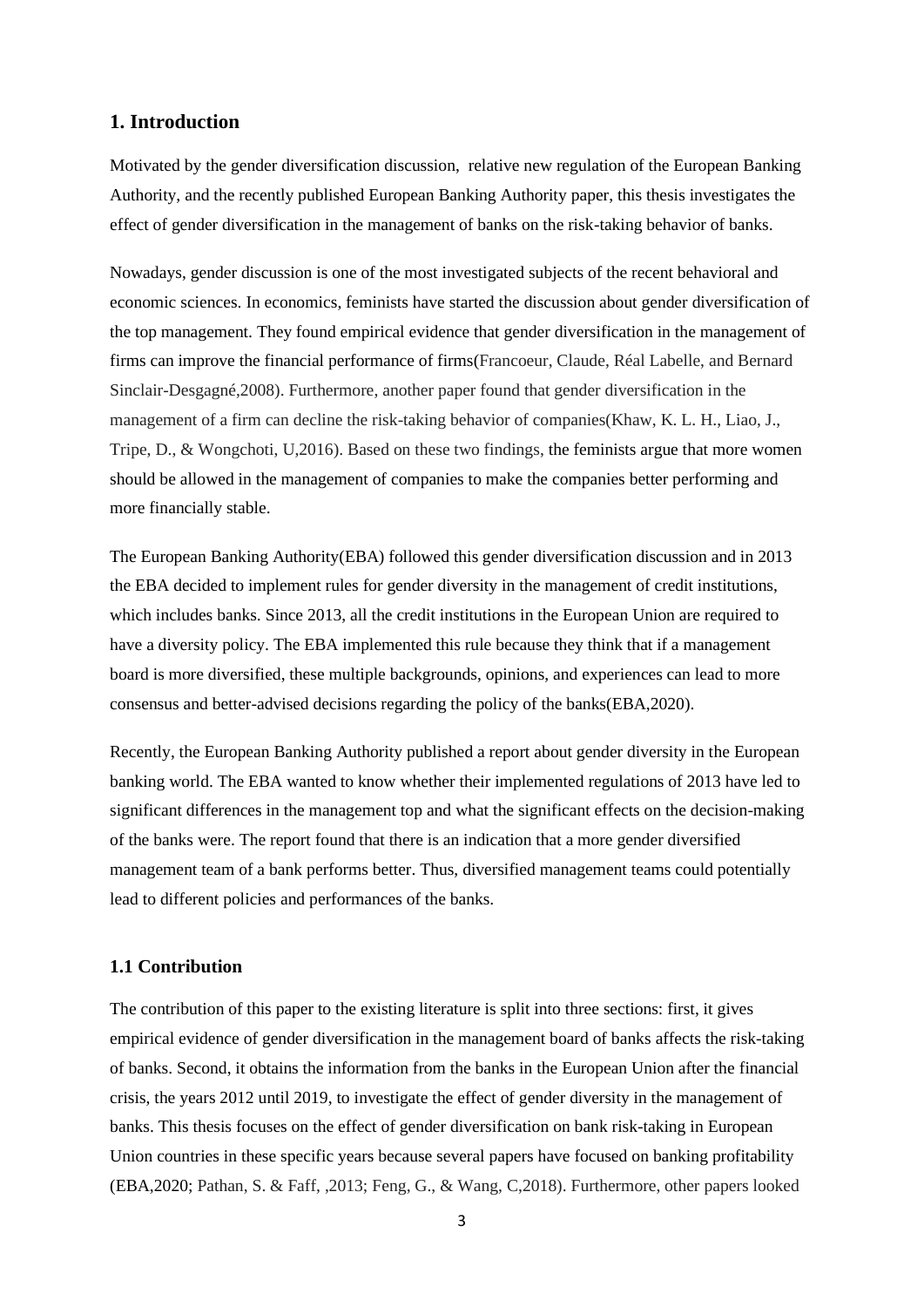at the effect on bank risk but only focused on one country or the whole world. F. Berger, A. N., Kick, T. and Schaeck, K(2014) obtained data from German banks and Liao R. C., Loureiro, G. and Taboada, A. G(2019) obtained data from 39 countries across the world with different regulations. Finally, Gulamhussen M. A. and Santa, S. F, (2015) used data of 461 banks of 37 OECD countries.

The final contribution is that this thesis will compare different bank risk measurements with each other. In the literature, papers chose to investigate only one or two risk measurements. The paper of Liao, R.C. et al(2019) used the Z-score(Return on Assets + equity/assets) and leverage as important risk measures. Also, the paper of Berger. et al(2014) used the ratio of return to risk-weighted assets as bank risk measurement. Finally, Skała, D. and Weill, L(2018) used the capital adequacy ratio as a bank risk measurement. By comparing multiple bank risk measurements with the same dataset, this thesis can show if gender diversification affects all the bank risk measures in contrast to the aforementioned papers.

This thesis focuses on the banking sector because the banking sector is very important for the economies of the countries in the European Union. The financial crisis of 2008 has shown that excessive risk-taking in banks can lead to a worldwide crisis and a lot of costs for the working class (Tikka, N,2019). Therefore, banks in the world must be financially stable. Regulators such as the European Banking Authority try to maintain financial stability, by creating new rules, such as holding a minimum amount of capital, for banks (Blundell-Wignall, A., & Atkinson, P,2010). By investigating the effect of gender diversity in the management board of banks on the risk-taking, the regulators can gain information about whether their new regulations are good for the financial stability of the European Union economies.

In addition, the banks of the European Union are used because the banks all have the same regulator, thus the same rules apply to all the different institutions. Furthermore, if the women's quota would increase bank risk the regulators of the European Banking Authority can easily change the policy for all the banks of the European Union.

The relationship between the gender diversification and the risk-taking of banks is investigated with a fixed-effects model, lagged fixed effects model, and an Arellano Bond model. The data consists of 137 banks that are located in 27 countries that are members of the European Union. The bank risk is measured by the natural logarithm of the Z-Score, leverage, risk-weighted assets, and capital buffer. Gender diversification is measured by the percentage of females on the bank board. The expectation was that the percentage female on the bank board would negatively affect bank risk because women tend to monitor more, have different networks, and tend to be more conservative than men. This would mean that the Z-Score and capital buffer would be positively affected and the percentage riskweighted assets and leverage would be negatively affected. The results indicate that in the basic fixed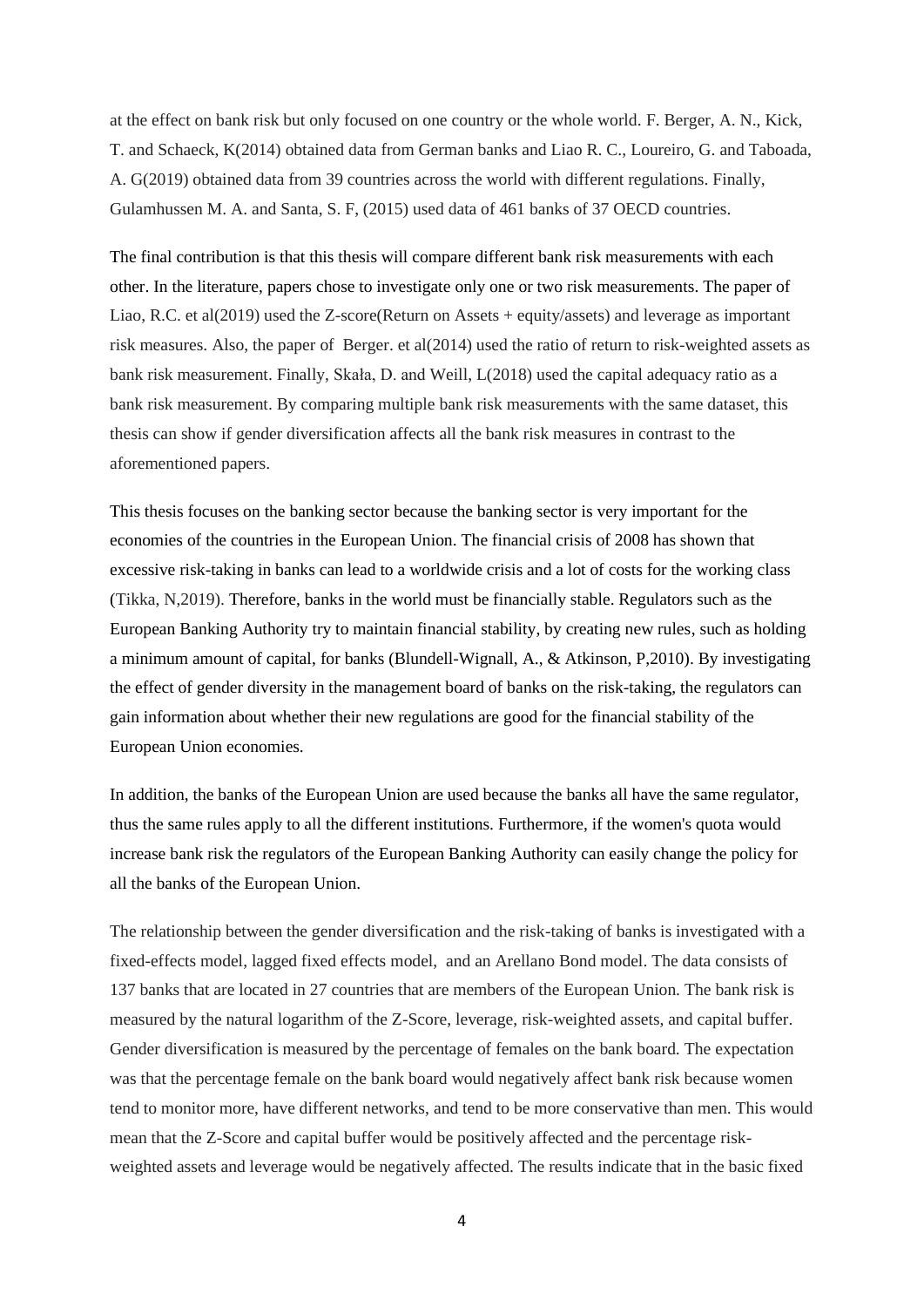effects and lagged fixed effects model, the percentage female in the bank board has a positive effect on the risk-weighted assets. However, in the Arellano Bond model, the percentage female on the bank board has a positive significant effect on the Z-Score. Therefore, based on the fixed-effects and lagged fixed-effects, the conclusion is that gender diversification increases the risk-taking of banks. But, based on the Arellano Bond estimation, the conclusion is that gender diversification increases the risktaking of banks.

# <span id="page-4-1"></span><span id="page-4-0"></span>**2. Theoretical Framework**

#### **2.1 Boards matter for risk-taking behavior**

The board of a firm has been an important part of the risk-taking discussion(Jensen & Meckling,1967). The construction, size, and differences of the board of a firm matter for the amount of risk that a firm takes(Wang, C. J,2012; Nakano, M., & Nguyen, P,2012; Mathew, S., Ibrahim, S., & Archbold, S,2018). In the literature is stated that if a firm has a large-sized board and a lot of different backgrounds, the risk-taking behavior of the firm and the variance of the firm's performance declines(Cheng,2008; Wang, C.J,2012). There are a few explanations for the decline in risk-taking behavior when a firm has a large board size.

First, Cheng(2008) explains that a larger and more diversified board will lead to more consensus and less extreme decisions. The chance that every member of a large board will agree to a decision is smaller. To still come to an acceptable decision on which everyone agrees, the extreme opinions on both sides will need to be compromised in a consensus. This consensus is a less risky outcome.

Second, Adams and Ferreira (2009) state that if the board of firms is more diversified and larger, the ability of the board to monitor increases. When the board of a firm is better able to monitor, the risktaking behavior of the firm can be decreased efficiently. This argument is based on the agency theory, which assumes that the role of the board is to monitor the managers of the firm, to control that the managers execute the will of the shareholders of the firm(Bathala, C. T., & Rao, R. P,1995).

Third, when there are more people on the board of a firm, there is more expertise, skill, and experience among the board concerning the different firm decision problems, which leads to less risk-seeking decisions(Shakir, R,2008).

### <span id="page-4-2"></span>**2.2 Women are less risk-taking than men**

In the literature, empirical evidence is found that women have a different risk attitude than men(Fellner, G., & Maciejovsky, B,2007; Johnson, J.E.V., Powell, P.L,1994; Jianakoplos, N.A., Bernasek, A,1998; Sarin, R., & Wieland, A,2016). Jianakoplos et al (1998) studied the investing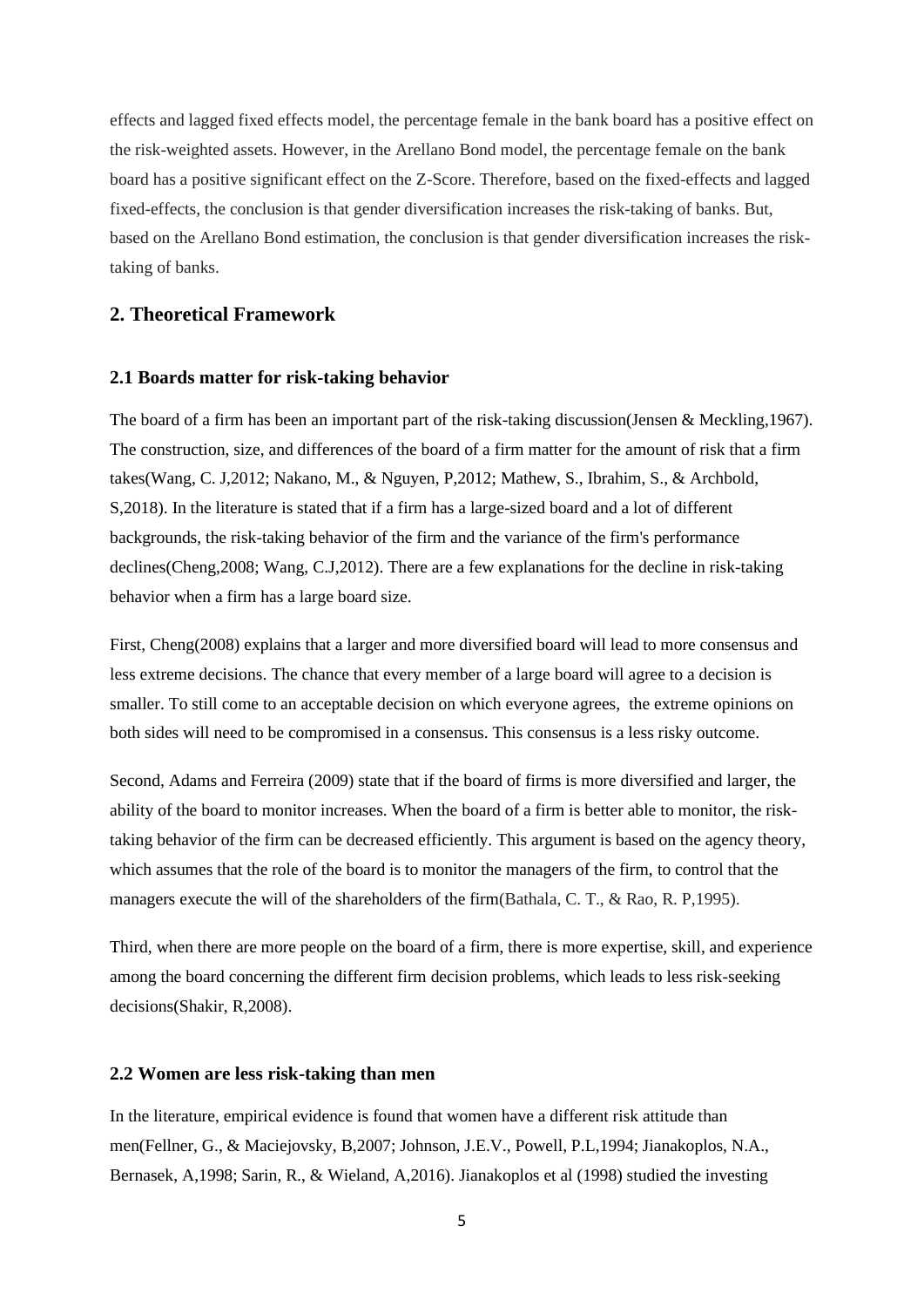behavior of men and women and found that women hold a smaller percentage of risky assets. This led to the conclusion that women are more risk-averse than men. In addition, Eckel and Grossman (2008) studied the risk aversion difference in a sample gamble option game. The same result of a difference in risk aversion of gender was found. Finally, a laboratory experiment found that in individual investment decisions women tend to invest a lower amount of money and tend to invest more financially risk-averse(Charness, G., & Gneezy, U,2007). In the literature, there are a few explanations for the difference in risk aversion between men and women.

First, Niederle and Vesterlund (2007) state that men are overconfident in comparison to women. This confidence gives men the feeling that they can possess a competitive position at the top of the management. Women do not have this overconfidence and are driven away from competitive positions. Men are thus drawn by competitive positions. The overconfidence of the men results in risktaking behavior when the men are in the top positions on the board of a firm. They are confident that their risky decisions will lead to positive and profit-making outcomes for the firm. Because women do not have this overconfidence, they are more skeptical about risky decisions and the outcomes. Therefore, women are more risk-averse and take less risk than men in the board positions of firms.

Second, Meier-Pesti & Penz (2008) explained the difference in risk aversion by looking into social norms. The paper states that the environment an individual grows up in influences their risk attitude for the rest of their lives. The reason for this is that an individual is taught, how his/her gender is supposed to behave, and what decisions to make in social situations. This means that the social gender rules that an individual faces in his life can explain the gender difference in risk-taking when the types of gender are in a top management position of a firm.

Finally, Eriksson, K., & Simpson, B (2010) added emotional reactions as an explanation for the difference in risk-aversion among genders. The paper found evidence that in response to a losing outcome of an investment or gamble, women react more emotionally than men. The emotional reaction of women leads to a higher risk aversion for the gamble or investment in the future because women are afraid of their emotional reaction.

However, not everyone in the literature agrees that women are less risk-taking than men. The paper of Nelson (2018) specifically criticized the paper of Charness et al (2007) and indirectly captured major flaws that exist among more papers that find a difference in risk-taking among gender. The first flaw is that they tend to have a confirmation bias. Before writing the paper, their focus lies on finding a difference in risk-taking. This affects the way the researchers look at their final results. They present their results in a way that there is a risk difference. Furthermore, the papers tend to forget to include individual social differences. For example, the background of the individual is forgotten about, despite this being a valid factor in the risk-taking behavior of individuals(Eeckhoudt, L., Gollier, C., &

6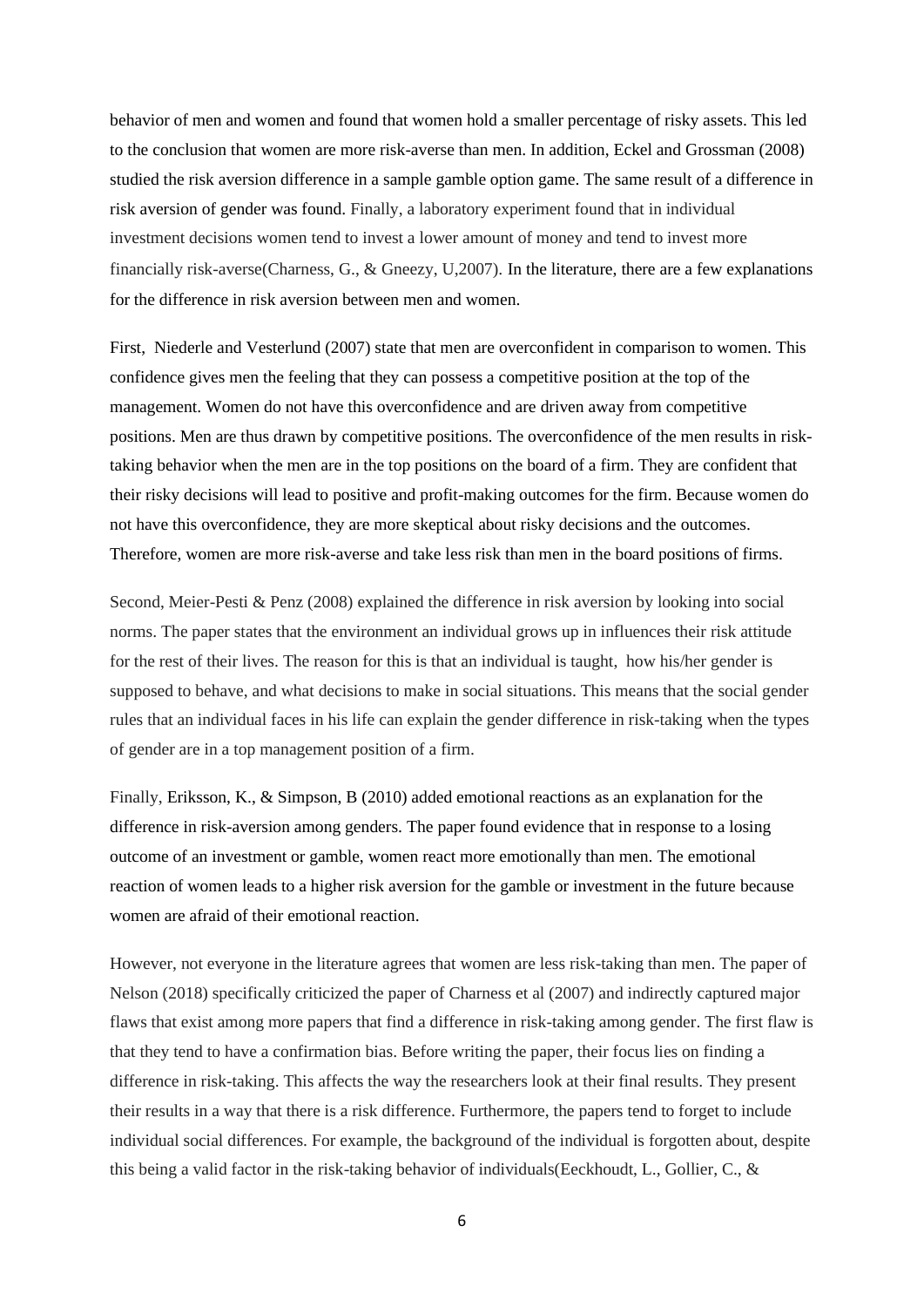Schlesinger, H, 1996). Finally, the researchers tend to misinterpret the information, by looking at the total numbers but not at the scientific significance. Following these three major flaws, Nelson(2018) conducted a similar research structure as the paper of Charness and Gneezy(2007) to investigate the difference in risk-taking. In contrast to the original paper which found a difference in risk-taking, the paper concluded that there is no difference in risk-taking between women and men.

## <span id="page-6-0"></span>**2.3 Women in the management board**

Boards of firms can affect risk-taking and potential differences of genders could influence risk-taking. But, what happens when the women enter the boards of firms and diversify the management of the firm? Firms that have more diversified management tend to spend less on capital expenditures, R&D, and acquisitions(Harjoto, M. A., Laksmana, I., & Yang, Y. W,2018). Moreover, they state that the diversified boards have lower variance of stock returns and a lower variance return on assets. The lower variance shows that the board's decisions are more predictable and thus more financially stable. Finally, the paper indicates that more diversified boards often pay more dividends to their shareholders. These conclusions are based on a dataset of 21,680 firms.

However, the literature also found that gender diversification of the board can lead to sharpened discussions(Erhardt, N. L., Werbel, J. D., & Shrader, C. B,2003). These discussions can effectively intervene in the ongoing decision-making process of the board, making it harder for management to come to a consensus. So, gender diversification can slow the decision-making process down and can even lead to extreme decisions. This can lead to precisely the opposite outcomes in contrast to the previous paper, thus a high-risk policy with a high variance/volatility(Bernile, G., Bhagwat, V., & Yonker, S,2018).

Finally, the papers of Adam and Ferreira(2009) and Ahern and Dittmar(2012) found that when women are in management positions they monitor more. The women that monitor are more confident and therefore are more risk-taking in their decisions.

#### <span id="page-6-1"></span>**2.4 Diversified management board effect on banks risk-taking**

So on the one hand, women in the boardrooms decline risk-taking because they monitor more and have a different network than the men that already are positioned in the boardroom. The higher amount of monitoring indicates a lower risk-taking behavior of banks. However, on the other hand, more monitoring costs money, and the different backgrounds can lead to discussion among the management. This can lead to inefficient decision making and can increase the risk-taking behavior of banks(Gulamhussen, M. A.et al,2015).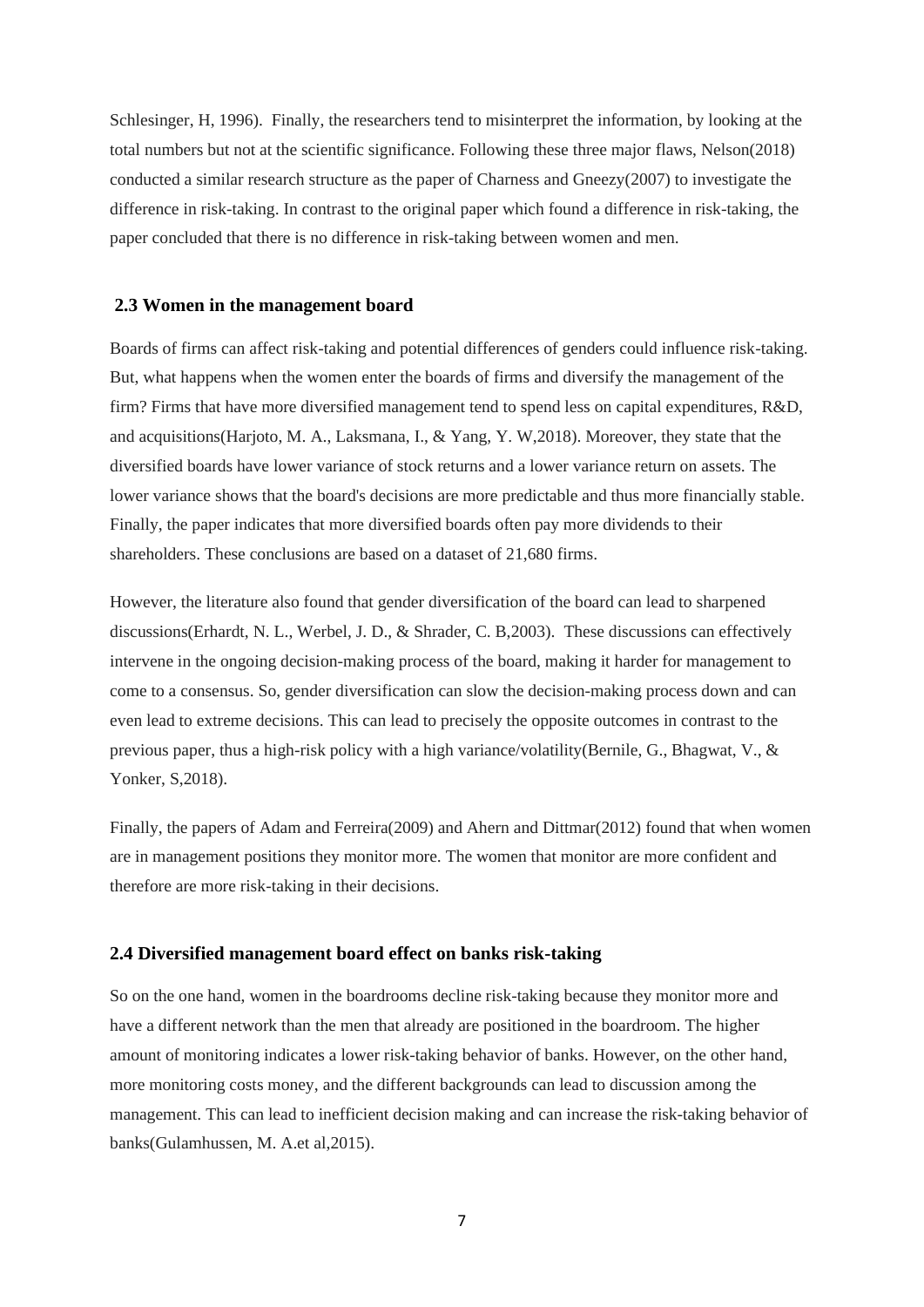In the literature about the relationship between gender diversification and bank risk, they find that a larger proportion of women in the management of banks leads to a better performance of the banks(EBA,2020; Liao, R.et al,2019; Chandrasekharan, C. V,2016). However, the relationship only holds when the pool of skilled women is big enough in the country. Also, the papers of Berger et al(2014), Gulamhussen et al(2015), and Liao et al(2019) find that a larger proportion of women in the management positions leads to lower bank risk-taking. Berger et al(2014) found this by obtaining data from German banks, Liao et al(2019) obtained data from banks from 39 countries across the world and Gulamhussen et al(2015) used data of 461 large banks of OECD countries.

In line with the literature, the paper of Skała et al(2018) found, when investigating 365 Polish banks, that when women are CEO of a bank that the bank has higher capital ratios and equity to assets ratios, which indicates that a bank has a lower risk. The paper of Gottschalk(2019) found when investigating banks in the US that if the proportion of women in the management team is large in commercial banks, the risk-taking of banks does not change(Gottschalk, S, 2019).

In the papers of Andries, A. M., Mehdian, S. M. and Stoica, O(2017) and Khan, M. H., Fraz, A., Hasan, A., and Abedifar, P.(2018) a credit risk effect was found. The papers indicate that when the banks have a larger proportion of women on the bank board the bank has lower credit losses and takes fewer credit risks.

#### <span id="page-7-0"></span>**2.5 Hypothesis**

Following the papers of Liao et al(2019), Berger et al(2014), and Gulamhussen et al (2015) the hypothesis is that a larger diversification of the board room decreases the risk-taking of banks. Considering the previous papers, the contribution of this thesis is that four different risk measures are used and that the focus lies on the banks in the European Union. Furthermore, the dynamic endogeneity problem will be dealt with by implementing an Arellano Bond dynamic panel-data estimation. The expectation is that females in the boardroom will monitor more often, will attract different networks than the sitting men in the boardroom, and are more conservative which leads to a decline in the risk-taking of the banks.

# <span id="page-7-1"></span>**3. Methods**

To investigate the relationship between the gender diversification of the board and the risk-taking of banks, this paper will use a regression model. Following the papers of Bebeji, A., Mohammed, A. M. and Tank (2017), Loukil, N. and Yousfi, O (2013), and Skała, D. et al (2018) this thesis will start by performing a fixed-effects model or random-effects model. The dataset is a panel data, which includes time-series data and cross-sectional data. Also, a Hausman test is regressed to test whether a fixedeffects or random-effects model is appropriate. The Hausman test is below the 95 percent confidence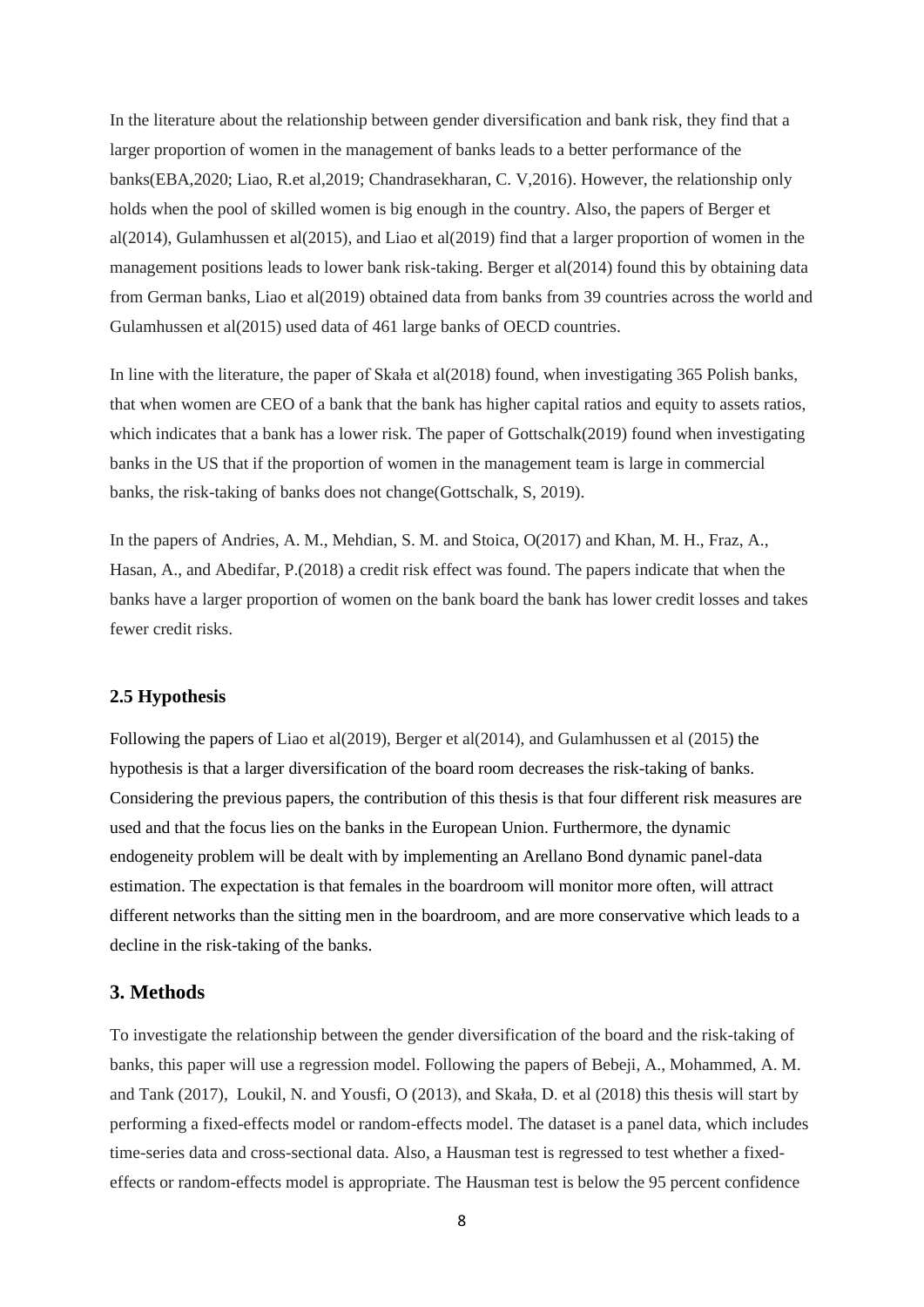level: 0,0141<0,05. Therefore, the fixed effects model is used. In total, four fixed effects are used: bank, country, year, and year-country fixed effects. The dataset consists of bank-level data, therefore the best suitable fixed effects model to investigate the relationship between gender diversification and the risk-taking of banks is a model that contains fixed country-year effects. In the fixed country-year effects, the year fixed effects are multiplied with the country-fixed effects. By combining the fixed country and year effects, the model controls for any unobserved variables within a country over time. This leads to the following equation:

# (1) RISK<sub>ict</sub>=  $B0$ + FEMALE $B1$ <sub>it</sub>+BOARD $B2$ <sub>it</sub>+SIZE $B3$ <sub>i</sub>+ASSET $B4$ <sub>it</sub>+GDPCAPITA $B5$ <sub>ct</sub>+D<sub>c</sub>\*D<sub>t</sub>+E<sub>ict</sub>

RISK<sub>ict</sub> is the bank risk measure of bank i in country c in year t.  $D_t * D_c$  captures the country-year fixed effects.  $\mathcal{E}_{\text{ict}}$  denotes the error term of the model.

The fixed-effects model is an effective method to measure the relationship between gender diversification and the risk-taking of banks, however, it has a flaw. When discussing the board of a firm or bank, the dynamic endogeneity problem emerges. Endogeneity is a correlation between the explanatory variable and the error term (Duncan, G. J., Magnuson, K. A., & Ludwig, J,2004). The endogeneity problem exists because the previous performance or risk-taking behavior of a bank can influence the current bank board composition(Wintoki, M. B., Linck, J. S., & Netter, J. M,2012). For example, a bank that has performed poorly could have an incentive to hire females on their board.

Following the papers of Goergen, M., Limbach, P., and Scholz, M (2015), Liu, Y., Wei, Z, and Xie, F. (2014), Wintoki et al (2012), and Talavera, O., Yin, S., and Zhang, M (2018) to overcome the dynamic endogeneity and unobserved panel heterogeneity two solutions are presented. The first solution is that the lagged values of the board variables are added as independent variables. The lagged values are added because they could affect the risk-taking of banks now. After all, it takes time for the board to influence the policy of the bank. This leads to the following equation:

### (2)  $RISK_{ict}$ = $FEMALEB1_{it}$ + $FEMALE_{t-1}B2_{it}$ + $BOARDB3_{it}$ + $BOARD_{t-1}BA_{it}$ +  $SIZEB4_{it}$ + $ASSETB6_{it}$ + $GDPCAPITAB7_{ct}+D_c*D_t+E_{ict}$

RISK<sub>ict</sub> is the bank risk measure of bank i in country c in year t.  $D_t * D_c$  captures the country-year fixed effects.  $E_{ict}$  denotes the error term of the model.

The second solution for the dynamic endogeneity problem is regressed in the final model. This regression is an Arellano Bond dynamic panel-data estimation, which is a generalized method of moments estimator. In the Arellano Bond dynamic panel-data estimation, the original model is first differenced. After that, the lagged value of the dependent variable is added to the model as an independent variable. Also, all the lagged values of the dependent variables and the first differenced independent variables are added as instruments.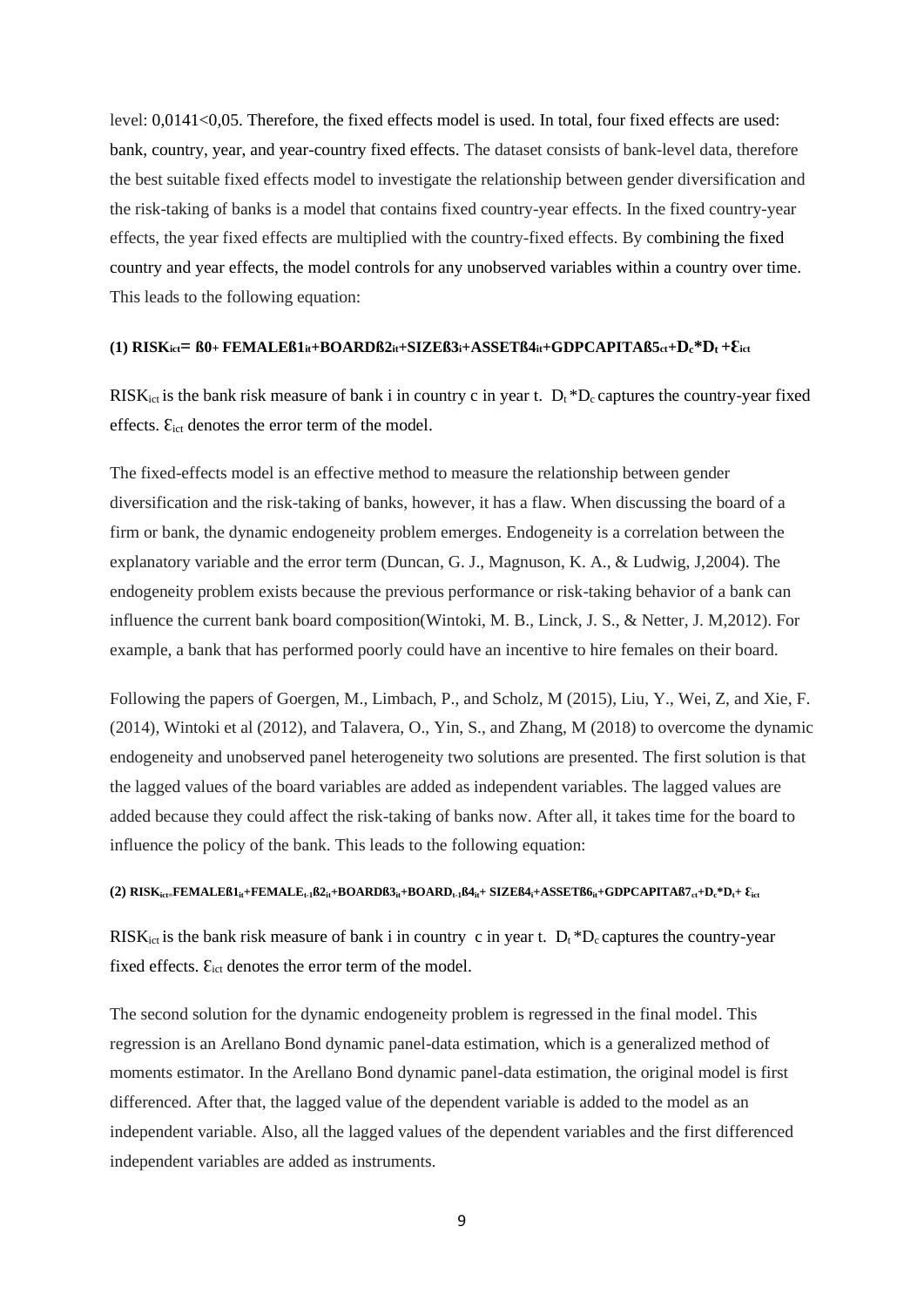The advantage of using this model is that it uses a small number of assumptions (Arellano, M., & Bond, S,1991). Furthermore, it gives consistent outcomes even if the panel data has a low amount of time series data(Zhang, Y., & Zhou, Q,2020). However, the model also has some limitations. First, it depends on the values of the past, which are implemented as instruments, which means that if the number of lags increases, weak instruments become even weaker(Kruiniger, H,2009). Second, if there is a low amount of cross-section data the results of the model can be imprecise (Moral-Benito, E., Allison, P., & Williams, R,2019). The model leads to the following equation:

## **(3) ∆RISKict=∆RISKict,t-1+∆FEMALEß1it+∆BOARDß2i+∆SIZEß3i+∆ASSETß4it+∆GDPCAPITAß5ct+Ɛict**

 $\Delta$  denotes the first difference. RISK<sub>ict</sub> is the bank risk measure of bank i in country c in year t.  $\mathcal{E}_{\text{ict}}$ denotes the error term of the model.

## <span id="page-9-0"></span>**3.1 Comparison to the paper of Liao et al, 2019**

The paper of Liao et al (2019) uses the gender quota laws to investigate the effect of gender diversification on bank risk and bank performance. The paper looks specifically at countries were gender diversification is low and the gender quota law is introduced. The paper finds a relation between the gender quota law and bank risk. Based on this relationship the paper states that more females in the board management of a bank decrease the bank risk. This thesis does not investigate the effect of gender quota laws, but the effect of the percentage of female directors in the bank board on bank risk. In addition, this thesis looks at the banks in the European Union and not at banks across the world with low female representation in the bank board. This thesis uses the GMM method to overcome the endogeneity problem in contrast to Liao et al(2019), who used a difference in difference estimator and who used the gender quota law as a kind of solution for the endogeneity problem. However, there are a few similarities. The bank risk measures: the Z-score and leverage are also used in this thesis. Also, two control variables measures are similar: the size of the bank and economic size.

# <span id="page-9-1"></span>**3.2 Data**

The data for the research is obtained from BoardEx and this data is combined with specific financial bank data from Orbis Bank Focus. The OECD database is used to obtain the GDP per capita data. Banks with the consolidation code "C2" in the database of Orbis Bank Focus are dropped to avoid double counting banks."C2" denotes: "*statement of a mother bank integrating the statements of its controlled subsidiaries or branches with an unconsolidated companion''*(Duprey, T. et al, 2016).

10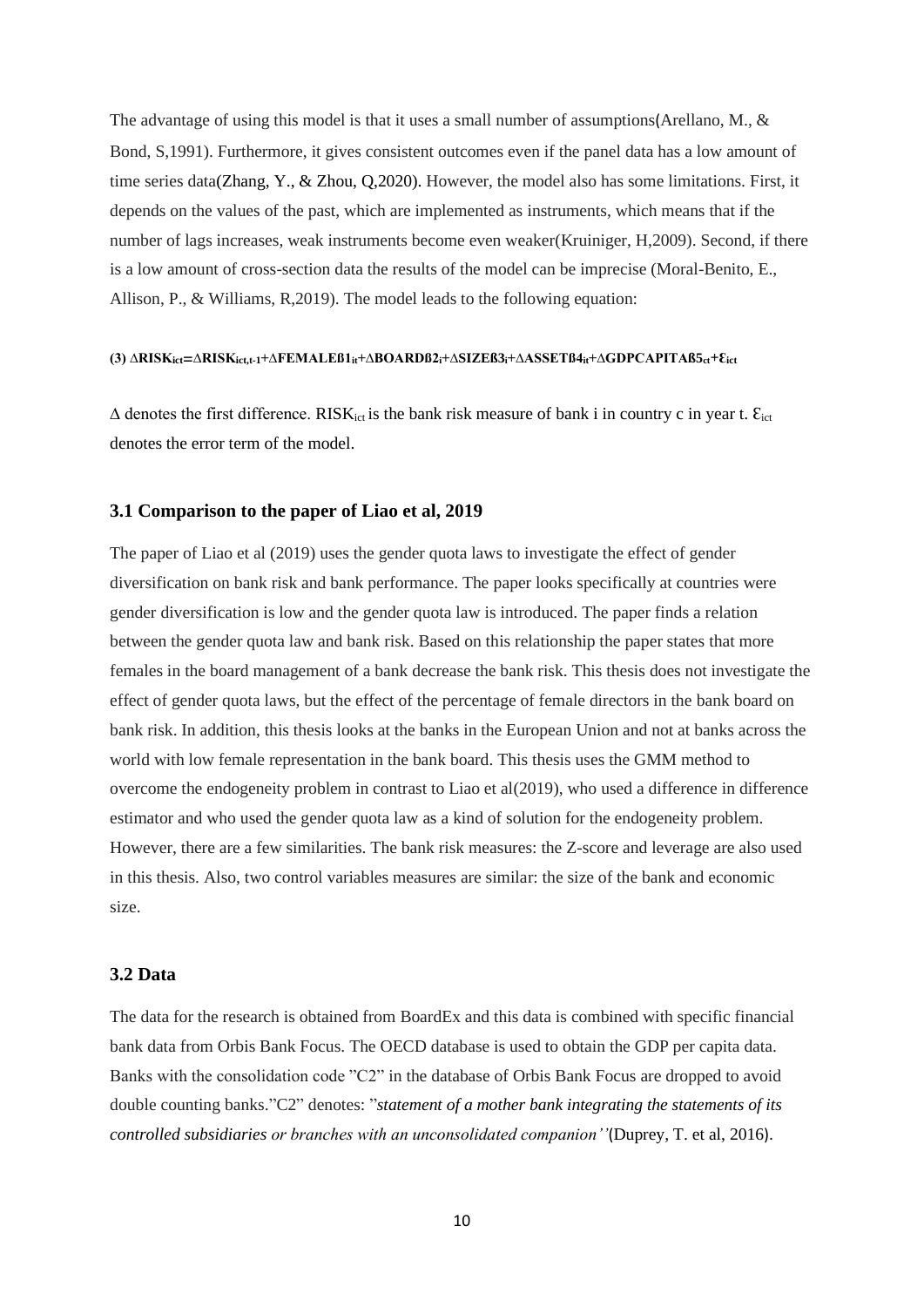The dataset is an unbalanced panel dataset with 1,088 observations. The data is obtained from 137 banks from 27 different countries of the European Union. The only country that is not an official member is Switzerland, which left the European Union in 2016(EU,2020). The earliest bank data information on the database of BoardEx was 2012, therefore the data is selected from 2012 until 2019.

#### <span id="page-10-0"></span>**3.3 Dependent Variable: Bank Risk measures**

The main bank risk measure that is used as a dependent variable is the Z-score, as used in the papers of Liao et al (2019), Pathan, S(2009), Boyd, J. H., Graham, S. L, and Hewitt, R. S (1993). The Z-score measures the insolvency risk of a bank*.* Insolvency risk is the risk that a bank will not be able to pay his debts(Hannan, T. H., & Hanweck, G. A,1988). A higher Z- Score indicates that a bank has a lower risk of insolvency. Therefore, the expectation is that the percentage female on the bank board has a positive effect on the Z-score. The Z-Score is used as the main dependent variable because it is a popular and common bank risk measure in the literature(Li, X., Tripe, D. W., & Malone, C. B, 2017). Another advantage of using the Z-Score as a bank risk measure is that it is easy to access because only a small amount of bank-level data information is needed to calculate the Z-score(Lepetit, L., & Strobel, F,2015). However, the Z-score has a downside. The assumption is made that the return on assets is normally distributed. Despite this, empirical evidence showed that the returns on assets are in reality often skewed(Lapteacru, I,2016). Following the paper of Laeven and Levine (2009) to overcome this problem, the natural logarithm of the Z-Score is used. The formula of the variable Zscore is:

#### **(4) Z-Score= Logarithm((Return on Assets+ Equity/Assets)/ Return on Assetsσ)**

#### *"σ'' denotes the standard deviation*

In line with the papers of De Cabo, R. M., Gimeno, R, and Nieto, M. J $(2012)$  and Liao et al $(2019)$  the second bank risk measure that is used as a dependent variable is leverage. Leverage is measured by dividing the equity by the total assets. The ratio represents the percentage of the bank that is owned by investors. A high equity to asset ratio means that the bank has a high-risk position. The expectation is that a high percentage of females on the board decreases the leverage ratio of the bank, thus makes it less risky.

Following the papers of Berger et al(2012), Adams, R., H. Almeida, and D. Ferreira(2005), and Cheng(2008) the third bank risk measure that is used as a dependent variable is the percentage of the risk-weighted assets. Every individual asset of a bank has a certain risk, which is weighted according to the Basel iii regulations. The weighting depends on the type of credit risk, market risk, and operational risk of the individual type of asset. For example, normal obligations have a higher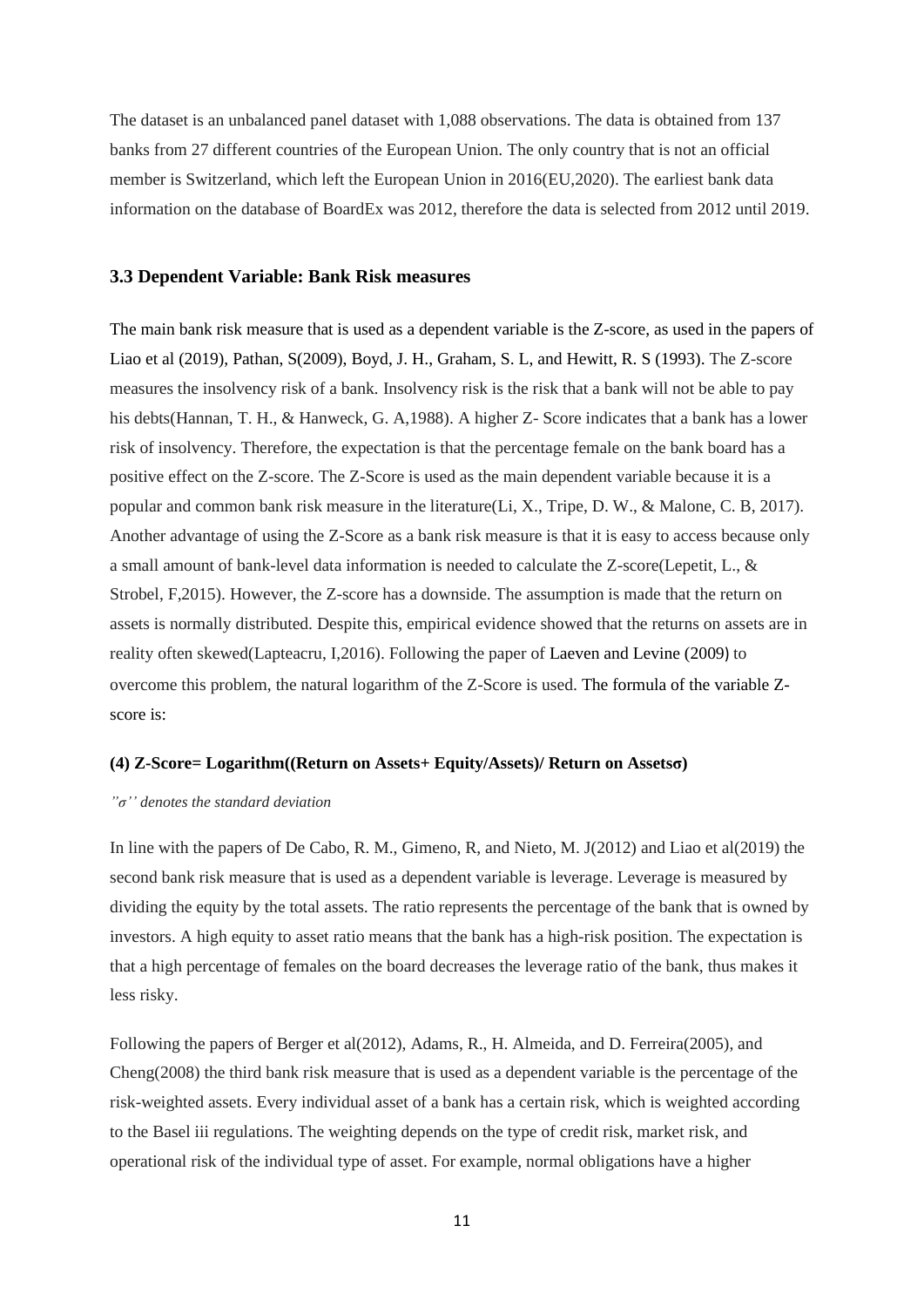weighted risk than government obligations, which sometimes have a risk weighting of zero percent. The weighted risk is multiplied with the asset. By summing all the assets of the bank and their risk weighting the total risk-weighted assets are calculated. The percentage of risk-weighted assets is calculated by taking the risk-weighted assets and divide it by the total assets. This percentage shows whether the board has increased the total riskiness of the banks' assets or not. A higher ratio means that a bank has riskier assets thus take more bank risk(Basel Committee on Banking Supervision, 2010; Berger, A. N,1995). Therefore, the expectation is that the percentage female in the board has a negative effect on the percentage of risk-weighted assets because this decreases the risk of the bank.

The final bank risk measurement that is used, is the capital buffer of a bank. Following the paper of Skała, D et al (2018), the bank risk over capital is measured by the capital adequacy ratio. The formula is:

#### **(5) Capital adequacy ratio= (Tier 1 capital +Tier capital 2)/ Risk-weighted assets**

The capital adequacy ratio is used because it tends to have an inverse relationship with bank risk(Berger et al,2014). This means that when the capital adequacy ratio grows, the bank risk decreases. In this way, bank risk is measured. The expectation is this that the percentage of female on the board will have a positive effect on the capital adequacy ratio, which means that the capital buffer grows if the female percentage in a board is higher.

## <span id="page-11-0"></span>**3.4 Independent Variables**

The main independent variable of this paper is gender diversification in the management board of the bank. Following the papers of Khan, M. H, et al (2018), Sila, V., Gonzalez, A., and Hagendorff, J(2016), and Berger et al (2014) the gender diversification of the board is measured by the female directors in the board divided by the total directors of the board.

# <span id="page-11-1"></span>**3.5 Bank-level Control variables**

The first control variable is the size of the bank board. In line with the papers of Pathan (2009) and Farag et al (2017), the bank board size is measured by the total number of directors on the bank board. The expectation is that larger board sizes reduce the bank risk because a larger board can lead to more consensus thus less risky decisions(Sah and Stiglitz,1991).

Following the papers of Farag et al(2017) and Liao et al (2019), the second control variable is the size of the bank. The size of the bank is calculated by taking the natural logarithm of the total assets of the bank. The natural logarithm is used to compare the banks on a relative basis and not in absolute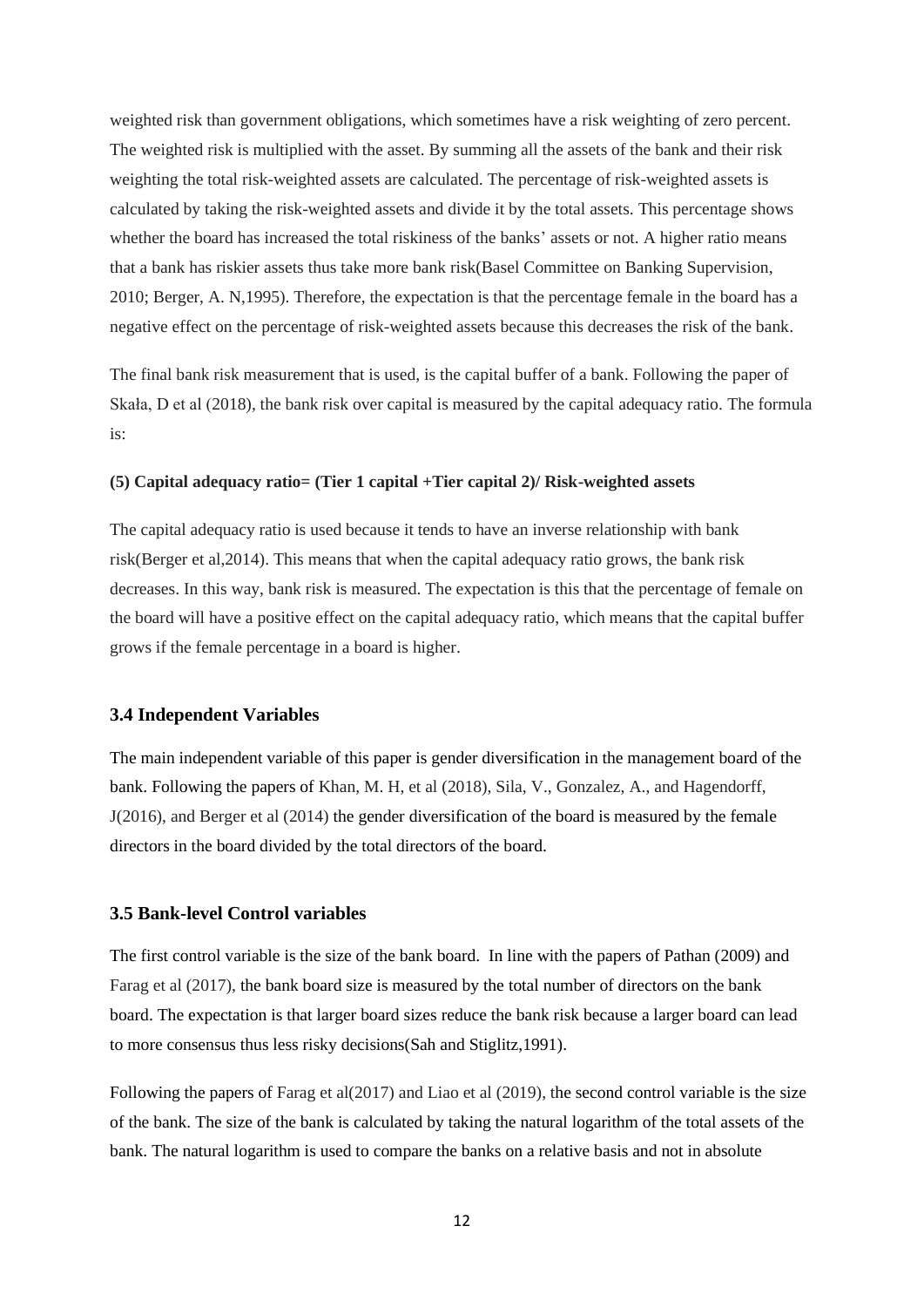numbers*.* The expectation is that larger banks take more risks because large banks are better able to absorb risk(Berger et al,2014).

The third bank-level control variable is the growth strategy of a bank. Following the papers of Berger et al(2014) and De Cabo et al(2012), the growth strategy of a bank is measured by the mean of the total asset growth. The mean asset growth per year is calculated by summing up the previous and current asset growth percentage and dividing this by two. The growth strategy is used as a control variable because banks tend to take more risk in times of high growth(Berger et al,2014).

## <span id="page-12-0"></span>**3.6 Country-level control variables**

The fourth control variable is economic size. In line with the papers of Berger et al (2014) and Liao et al (2019) economic size is measured by the GDP per capita. GDP per capita is the Gross Domestic Product of a country divided by the inhabitants of the country. The expectation is that economic size increases the risk that a bank takes because, in times of high conjuncture and economic growth, people are more confident in the economy and will take more risks(Dell 'Ariccia, G. and R. Marquez,2006).

#### <span id="page-12-1"></span>**3.7 Summary statistics**

The summary statistics are presented in table 1. The main dependent variable, the natural logarithm of the Z-Score, values range between -1.69335 and 5.173 and has a mean 3.275, which is in line with the paper of Liao et al(2019). The main independent variable, the percentage female on the bank board, has a mean of 0.228. The average percentage female in the board of banks in the dataset is thus 22.8 percent, which is in line with the literature of Bebeji, A. et al(2017) and Sila, V. et al(2016). The maximum percentage female on a bank board is 60 percent. So, there is not one bank in the dataset that has a full women board. However, the minimum percentage female on the board is zero percent. So there are banks in the dataset with a full men bank board. In table 2, the mean of the percentage of females in the bank board per country is presented. It is noticeable that in the Scandinavian countries such as Finland, Norway, and Sweden the banks have a high mean percentage female in the board in comparison to the other countries in the dataset. Luxembourg is the only country in the dataset that has an average percentage of females on the board of zero percent. The mean of leverage is 0.094. So, on average banks have 9,4% equity compared to their total assets. The mean percentage of risk-weighted assets is 0.49. The minimum required capital buffer of a bank is 8.00, under the Basel iii regulations of the European Banking Authority(Repullo, R., & Saurina Salas, J,2011). The mean of the banks in the dataset is 18.10, which is above this number. So, on average the banks in the dataset have a capital buffer that is above the minimum. The average bank board consists of 13.7 people. The mean of bank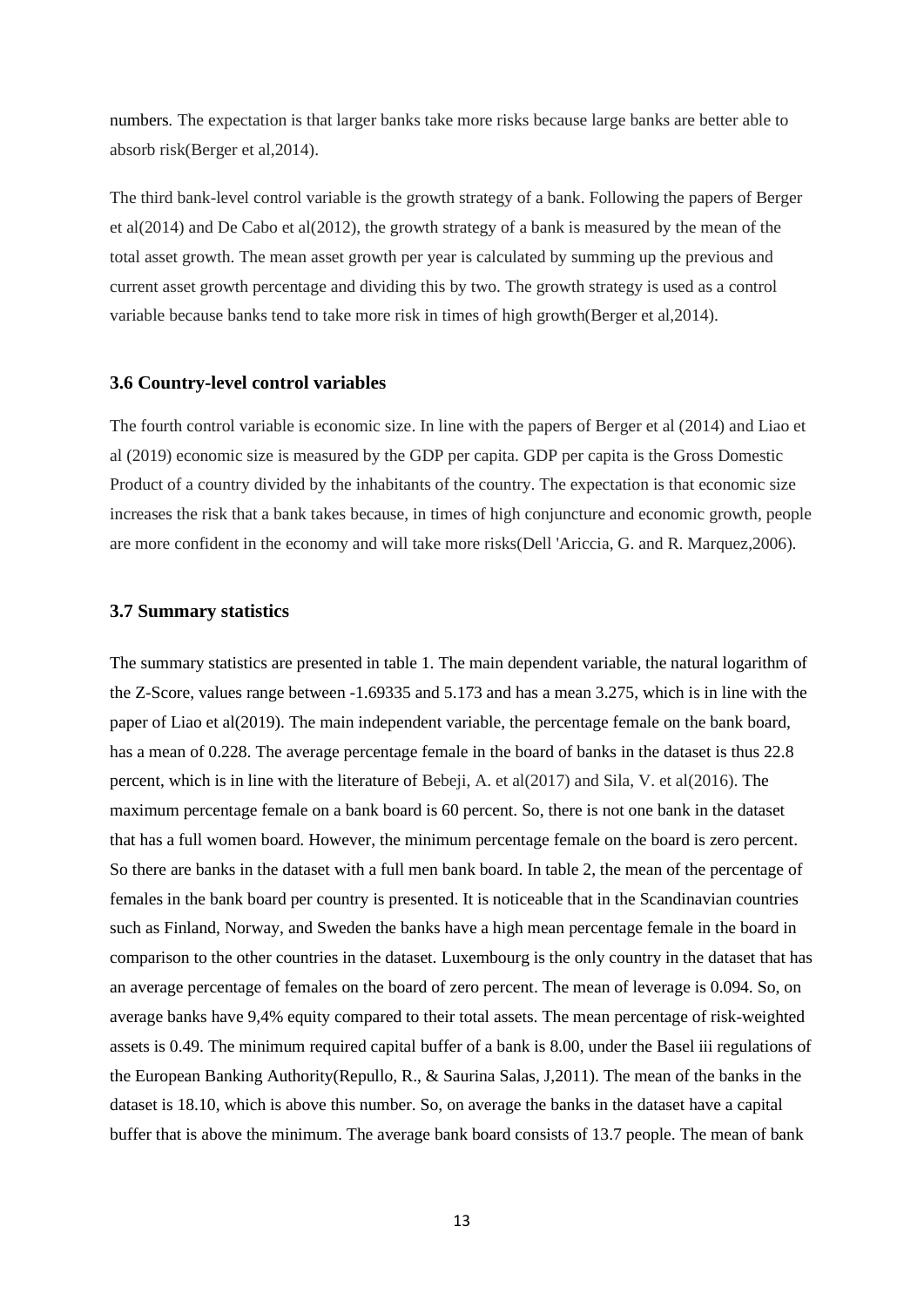size can be measured by solving  $Ln(17.22) = 30,098,924.55$  USD<sup>1</sup>. The total assets are denominated in thousand dollars. The mean asset growth is 27.82 percent. The large difference between the minimum and maximum of GDP per Capita can be explained. The Gross Domestic Product is divided by the population. In a country with a small population, such as Luxembourg, and a high Gross Domestic Product the GDP per capita is high. In contrast, in a country like France with a large population and also a high Gross Domestic Product, the GDP per Capita is lower.

| Variables                   | Obs.  | Mean   | Std. dev. | Min        | Max     |
|-----------------------------|-------|--------|-----------|------------|---------|
| Dependent variables:        |       |        |           |            |         |
| Z-Score                     | 1,025 | 3.275  | 1.028     | $-1.69335$ | 5.173   |
| Leverage                    | 1,035 | 0.095  | 0.0706    | $-0.0331$  | 0.929   |
| <b>Risk-weighted assets</b> | 793   | 0.490  | 0.191     | 0.000675   | 0.984   |
| <b>Capital Buffer</b>       | 980   | 18.10  | 6.939     | 0.90       | 98.96   |
| Independent variables:      |       |        |           |            |         |
| <b>Female</b>               | 879   | 0.228  | 0.145     | $\Omega$   | 0.60    |
| <b>Board</b>                | 879   | 13.74  | 5.607     | 3          | 32      |
| <b>Bank Size</b>            | 1,035 | 17.22  | 2.112     | 7.6        | 21.7    |
| <b>Mean Asset growth</b>    | 1,046 | 27.82  | 340.2     | $-101.5$   | 7,577   |
| <b>GDP</b> per Capita       | 952   | 41,060 | 21,487    | 8,535      | 118,824 |

*Table 1. Summary statistics*

Z-Score is calculated by taking the natural logarithm of (ROA+ Equity/Assets)/standard deviation of ROA. Leverage is the equity on assets ratio. Risk-weighted assets are the percentage of risk-weighted assets of the total assets. Capital Buffer is measured by the capital adequacy ratio. Female is the percentage female on the board of a bank. Boar is the total number of directors on the bank board. Bank Size is the natural logarithm of the total assets. Mean asset growth is the mean of the total asset growth of the banks. GDP per Capita is the GDP per Capita in a country where the bank is located.



*Table 2. Average percentage female in the bank board per country*

<sup>1</sup> USD refers to United States Dollars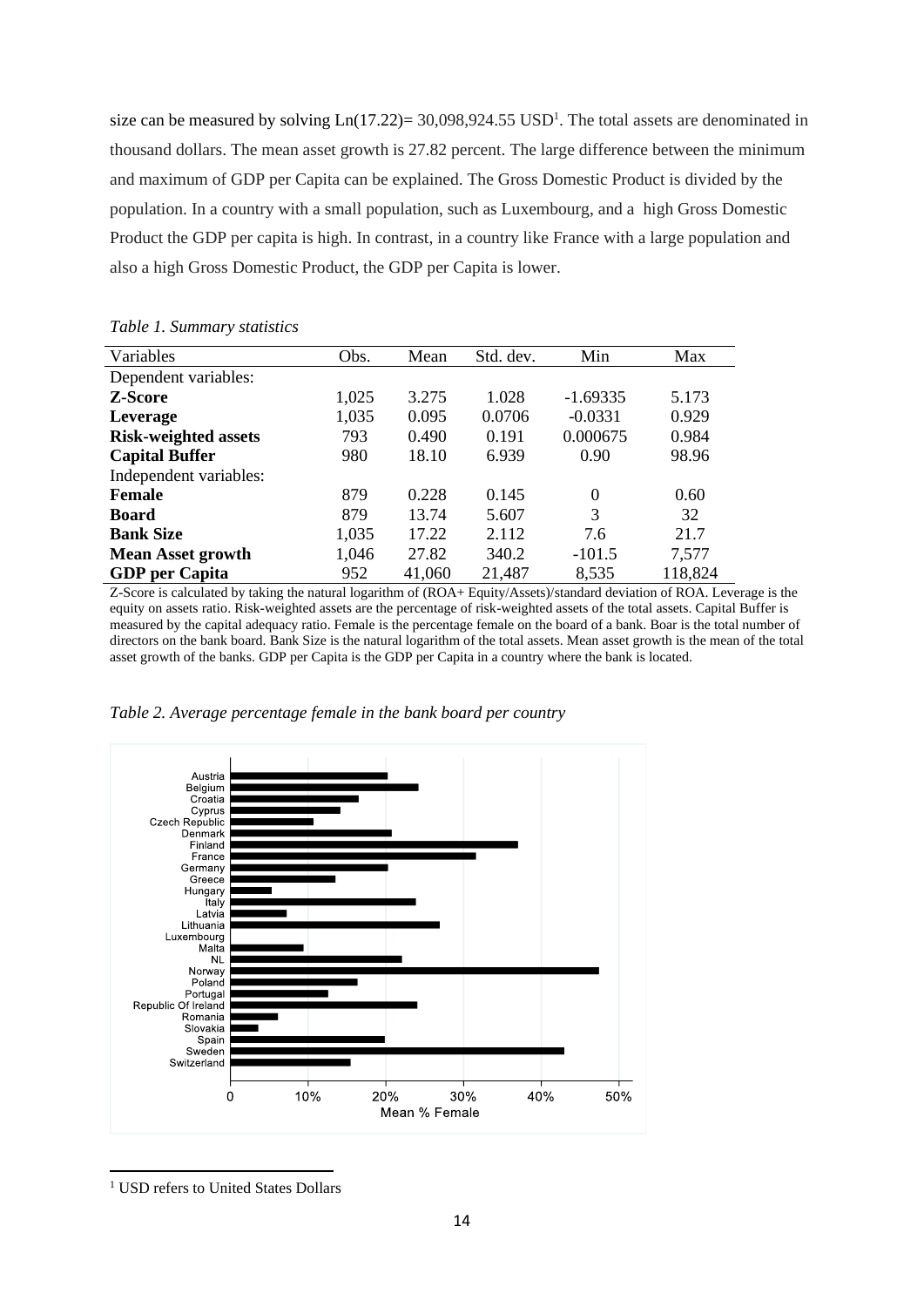# <span id="page-14-0"></span>**4. Results**

The result section starts with a fixed-effects model which is presented in table 3. This regression can be seen as the benchmark model. The fixed-effects model is used because the outcome of the Hausman test was lower than the 95 percent significance level 0,0141<0,05. The standard errors are clustered on the country-level. In the first column of Table 3, the bank-level fixed-effects are regressed, in the second column the year fixed-effects, in the third column the country fixed-effects, and in the fourth column, the year-country fixed are regressed. As stated before, for this paper with bank-level data the focus lies on the country-year fixed effects model. The year fixed-effects controls for unobserved variation which changes over time but is constant across the banks. By adding the country fixedeffects the model also controls for unobserved variation which changes over countries but is constant across the banks.

When regressing the bank-level fixed effects model, the percentage female on the board has a positive significant effect on the Z-Score with a coefficient of 0.506 and a significance level of 99 percent. Also, size has a negative significant effect on the Z-Score with a coefficient -0.541 and a significance level of 99 percent. Finally, the asset growth also shows a significant effect on the Z-Score with a small coefficient of 0.000364 and a significance level of 99 percent. However, in the other three models, the significant effects are dropped. In the model with country-year fixed effects, the only variable that has a significant positive effect on the Z-Score is the mean asset growth.

As stated before, dynamic endogeneity is a problem when regressing a basic fixed effects model with this dataset because a board composition can affect the bank risk and performance but the previous bank risk and performance can also affect the board composition. If this is the case there is a correlation between the dependent variable and the error term in the regression. To overcome this endogeneity problem a first solution is a lagged fixed-effects model. Therefore, in the final four columns of Table 3, lagged variables of the board variables are added as independent variables.

In the lagged model with bank-level fixed effects, again a significant effect of lagged females on Z-Score is shown, which is in line with the first column of Table 3. However, again in the models with year fixed effects, country fixed effects, and country-year fixed effects this significant effect is dropped. So, the significant results are not consistent over the models and when focusing on the country-year fixed effects model no significant effect on the Z-Score is found.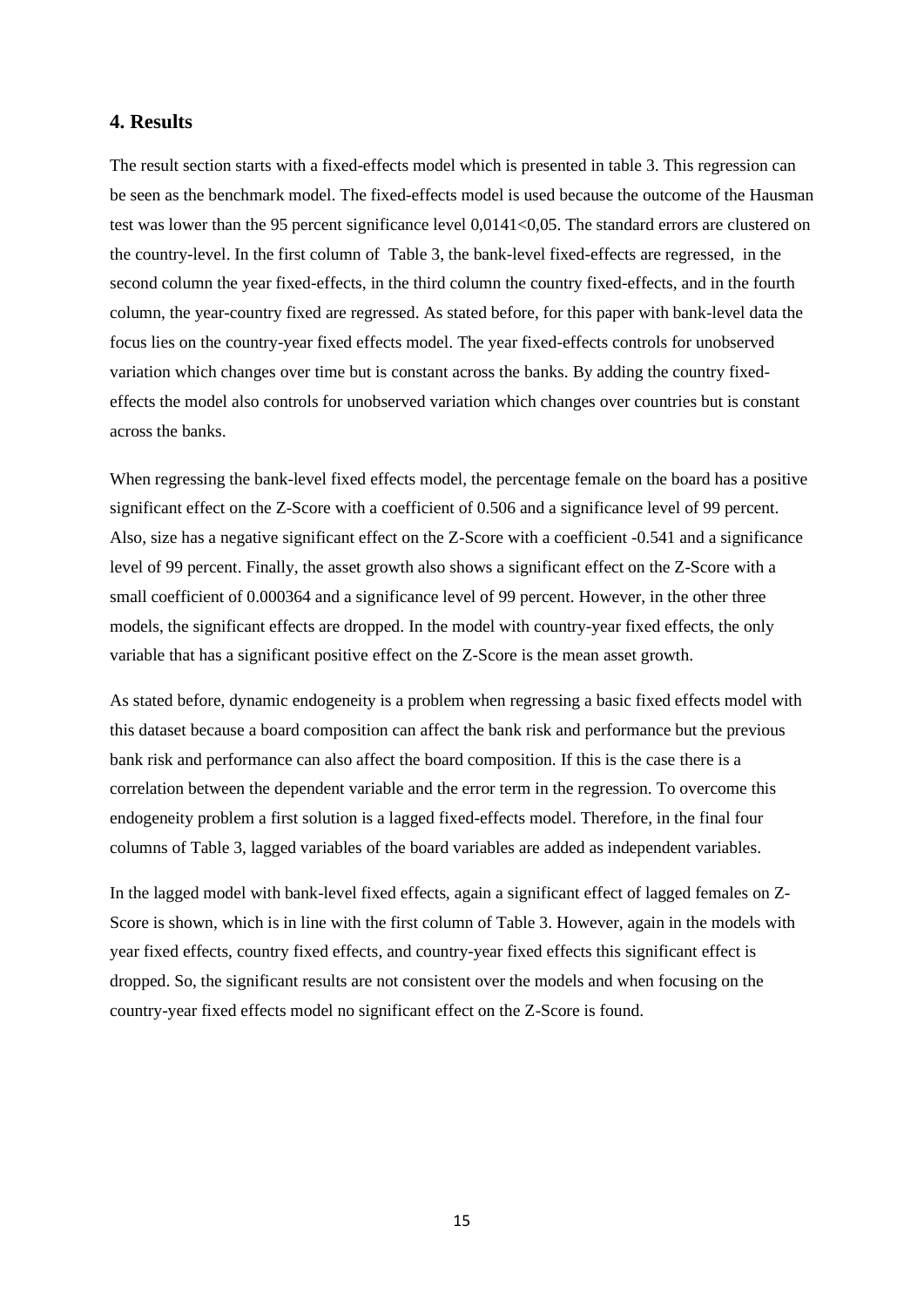# *Table 3. Z-Score fixed effects model*

| <b>Variables</b>      | Z-Score       | Z-Score       | Z-Score       | Z-Score       | Z-Score      | Z-Score      | Z-Score      | Z-Score    |
|-----------------------|---------------|---------------|---------------|---------------|--------------|--------------|--------------|------------|
| Female                | $0.506***$    | 1.122         | 0.375         | 0.323         | 0.298        | 0.731        | 0.731        | 0.838      |
|                       | (0.180)       | (0.670)       | (0.667)       | (0.977)       | (0.242)      | (0.495)      | (0.475)      | (0.684)    |
| <b>Lagged Female</b>  |               |               |               |               | $0.288*$     | 0.690        | $-0.222$     | $-0.365$   |
|                       |               |               |               |               | (0.151)      | (0.646)      | (0.696)      | (0.994)    |
| <b>Board</b>          | 0.00803       | 0.0198        | 0.0132        | 0.0131        | $0.0282**$   | $0.0640**$   | 0.0227       | 0.0177     |
|                       | (0.0102)      | (0.0134)      | (0.0172)      | (0.0202)      | (0.0126)     | (0.0275)     | (0.0203)     | (0.0223)   |
| <b>Lagged Board</b>   |               |               |               |               | $0.0310***$  | $-0.0433**$  | $-0.0113$    | $-0.00566$ |
|                       |               |               |               |               | (0.0107)     | (0.0193)     | (0.0114)     | (0.0132)   |
| <b>Size</b>           | $-0.541***$   | $-0.00488$    | $-0.0143$     | $-0.0185$     | $-0.516***$  | $-0.00691$   | $-0.0282$    | $-0.0325$  |
|                       | (0.136)       | (0.0442)      | (0.0355)      | (0.0441)      | (0.140)      | (0.0455)     | (0.0392)     | (0.0493)   |
| Mean                  | $0.000364***$ | $7.21e-05***$ | $0.000117***$ | $0.000116***$ | $-0.000512$  | 0.00118      | 0.000109     | 0.000874   |
|                       | $(8.67e-05)$  | $(2.36e-05)$  | $(2.11e-05)$  | $(3.42e-05)$  | (0.000747)   | (0.00377)    | (0.00349)    | (0.00521)  |
| <b>GDP</b> per Capita | 2.85e-06      | $1.29e-05**$  | 1.87e-06      |               | 2.75e-06     | $1.39e-05**$ | $-3.37e-06$  |            |
|                       | $(3.37e-06)$  | $(5.80e-06)$  | $(2.39e-06)$  |               | $(2.74e-06)$ | $(6.08e-06)$ | $(3.75e-06)$ |            |
| Constant              | $12.43***$    | 2.349***      | $3.215***$    | $3.375***$    | $12.19***$   | $2.279***$   | $3.664***$   | 3.597***   |
|                       | (2.217)       | (0.766)       | (0.533)       | (0.611)       | (2.297)      | (0.768)      | (0.542)      | (0.650)    |
| <b>Observations</b>   | 715           | 715           | 715           | 715           | 590          | 590          | 590          | 590        |
| <b>R-squared</b>      | 0.963         | 0.117         | 0.397         | 0.433         | 0.966        | 0.148        | 0.416        | 0.449      |
| <b>Bank FE</b>        | <b>YES</b>    |               |               |               | <b>YES</b>   |              |              |            |
| <b>Year FE</b>        |               | <b>YES</b>    |               | <b>YES</b>    |              | <b>YES</b>   |              | <b>YES</b> |
| <b>Country FE</b>     |               |               | <b>YES</b>    | <b>YES</b>    |              |              | <b>YES</b>   | <b>YES</b> |
|                       |               |               |               |               |              |              |              |            |

Z-Score is calculated by taking the natural logarithm of (ROA+ Equity/Assets)/standard deviation of ROA. Leverage is the equity on assets ratio. Risk-weighted assets are the percentage of risk-weighted assets of the total assets. Capital Buffer is measured by the capital adequacy ratio. Female is the percentage female on the board of a bank. Boar is the total number of directors on the bank board. Bank Size is the natural logarithm of the total assets. Mean asset growth is the mean of the total asset growth of the banks. GDP per Capita is the GDP per Capita in a country where the bank is located

#### <span id="page-15-0"></span>**4.1 Robustness checks**

Robustness checks are used to investigate whether the variables of the benchmark model show a similar effect when the variables of the model are measured in a different situation. If the results of the robustness checks are in line with the benchmark fixed-effects model, then the results can be seen as more valid(Lu, X.,  $\&$  White, H., 2014). In the upcoming robustness checks the same model is regressed, however, the bank risk measure Z-Score is replaced by three other risk measurements. The first bank risk measure that is used as a robustness check is leverage.

The robustness check with leverage as a dependent variable is presented in table 4. The percentage female in the bank board has no significant effect on the leverage across all the fixed effects and lagged fixed-effects models. The board size has a significant positive effect on leverage with very small coefficients, in the year fixed effects, country fixed effects, and country-year fixed effects models, but the significant effect is lost in the lagged fixed-effects models. The bank size has a negative significant effect on the leverage across all the fixed effects and lagged fixed-effects models. Furthermore, the mean asset growth is negatively significant in three of the four fixed effects models. Finally, the joint significance test also shows no significant effect: 0.6428>0.10. When focusing on the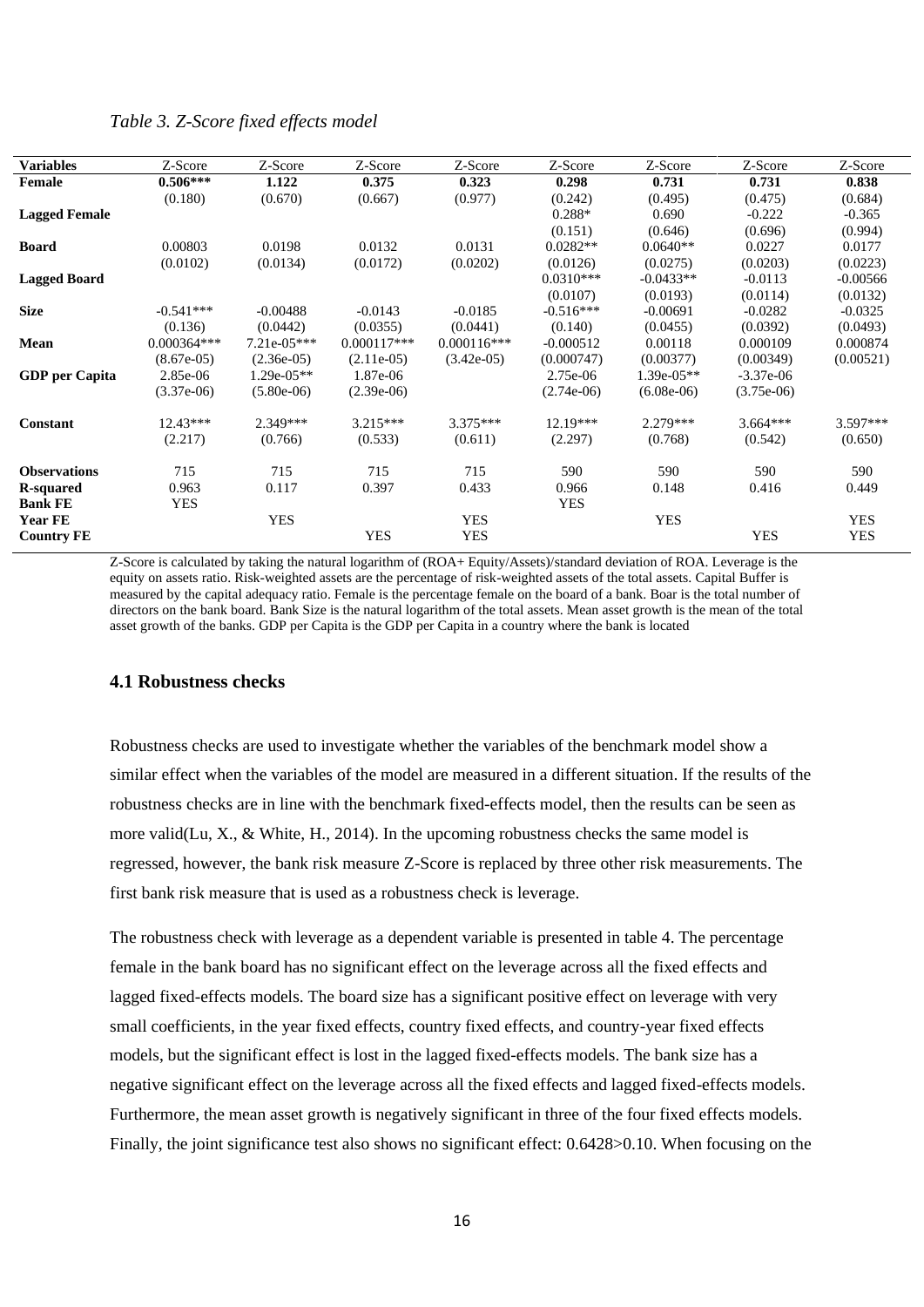year-country fixed effects model, the board shows a positive significant effect on leverage, and the mean asset growth and bank size have a negative significant effect on leverage.

| Variables             | Leverage      | Leverage       | Leverage      | Leverage       | Leverage     | Leverage     | Leverage      | Leverage     |
|-----------------------|---------------|----------------|---------------|----------------|--------------|--------------|---------------|--------------|
| Female                | 0.0198        | $-0.0175$      | 0.00639       | $-0.0187$      | $-0.00494$   | 0.00316      | 0.0189        | 0.0293       |
|                       | (0.0166)      | (0.0254)       | (0.0265)      | (0.0421)       | (0.0130)     | (0.0236)     | (0.0228)      | (0.0311)     |
| <b>Lagged Female</b>  |               |                |               |                | 0.0338       | $-0.0158$    | $-0.00575$    | $-0.0371$    |
|                       |               |                |               |                | (0.0167)     | (0.0279)     | (0.0270)      | (0.0523)     |
| <b>Board</b>          | $-0.000939$   | $0.000885***$  | $0.00154***$  | $0.00195***$   | 0.000718     | $-0.000698$  | $-0.000789$   | $-0.000570$  |
|                       | (0.00110)     | (0.000283)     | (0.000510)    | (0.000552)     | (0.000764)   | (0.00136)    | (0.00151)     | (0.00171)    |
| <b>Lagged Board</b>   |               |                |               |                | $-0.000979$  | 0.00147      | $0.00235*$    | 0.00238      |
|                       |               |                |               |                | (0.000806)   | (0.00128)    | (0.00129)     | (0.00152)    |
| <b>Size</b>           | $-0.0430***$  | $-0.0142***$   | $-0.0166$ *** | $-0.0165***$   | $-0.0375***$ | $-0.0139***$ | $-0.0164***$  | $-0.0161***$ |
|                       | (0.00995)     | (0.00174)      | (0.00178)     | (0.00200)      | (0.00910)    | (0.00167)    | (0.00166)     | (0.00181)    |
| Mean                  | $2.70e-05***$ | $-2.86e-06***$ | $-1.10e-06$   | $-4.82e-06***$ | $-0.000158$  | $-0.000260*$ | $-0.000291**$ | $-0.000276$  |
|                       | $(6.46e-06)$  | $(8.50e-07)$   | $(6.47e-07)$  | $(9.47e-07)$   | $(9.26e-05)$ | (0.000129)   | (0.000114)    | (0.000170)   |
| <b>GDP</b> per Capita | 1.12e-07      | $-1.75e-07$    | $-9.62e-08$   |                | 2.48e-07     | $-2.75e-07$  | 1.14e-07      |              |
|                       | $(3.12e-07)$  | $(2.07e-07)$   | $(3.70e-07)$  |                | $(2.76e-07)$ | $(2.05e-07)$ | $(2.81e-07)$  |              |
| <b>Constant</b>       | $0.846***$    | $0.336***$     | $0.359***$    | $0.355***$     | $0.736***$   | $0.337***$   | $0.348***$    | $0.349***$   |
|                       | (0.167)       | (0.0293)       | (0.0335)      | (0.0324)       | (0.151)      | (0.0278)     | (0.0290)      | (0.0291)     |
| <b>Observations</b>   | 722           | 722            | 722           | 722            | 592          | 592          | 592           | 592          |
| <b>R-squared</b>      | 0.912         | 0.267          | 0.329         | 0.408          | 0.930        | 0.291        | 0.377         | 0.432        |
| <b>Bank FE</b>        | <b>YES</b>    |                |               |                | <b>YES</b>   |              |               |              |
| <b>Year FE</b>        |               | <b>YES</b>     |               | <b>YES</b>     |              | <b>YES</b>   |               | <b>YES</b>   |
| <b>Country FE</b>     |               |                | <b>YES</b>    | <b>YES</b>     |              |              | YES           | <b>YES</b>   |

*Table 4. Leverage Fixed effects model*

Leverage is the equity on assets ratio. Female is the percentage female on the board. Lagged represents the lagged value t-1 of the variable. Board is the number of directors on the board. Size is the natural logarithm of the total assets. Mean asset growth is the mean of the total asset growth of the banks. A 90 percent significance level is represented by \*, 95 percent is represented by \*\*, and 99 percent by \*\*\*.

The second bank risk measurement that is used as a robustness check is the percentage of riskweighted assets. The percentage female in the bank board has a positive significant effect when the country fixed-effects and year-country fixed effects are added to the model. In the final model, the variable shows a positive significant effect with a coefficient of 0.367 and a significance level of 95 percent. Also, in the same model with country-year fixed effects, the lagged percentage female in the bank board shows a significant positive effect on the risk-weighted assets. This can mean that the effect of women on the board is extended for a period because the direct impact of boards is hard to measure, as decisions take time to adapt to an organization. In addition, the joint significance test of female and lagged female in the country-year fixed effects model of column eight shows a significant effect of 0.1128<0.15. In line with the previous models, bank size has a small negative effect on the percentage of risk-weighted assets across all the fixed effects models of table 5. The mean asset growth has a small positive effect on the first models, but this significant effect is dropped in the lagged fixed-effects model. When focusing on the year-country fixed effects model, Table 5 shows that the percentage female on the bank board has a positive significant effect on the risk-weighted assets.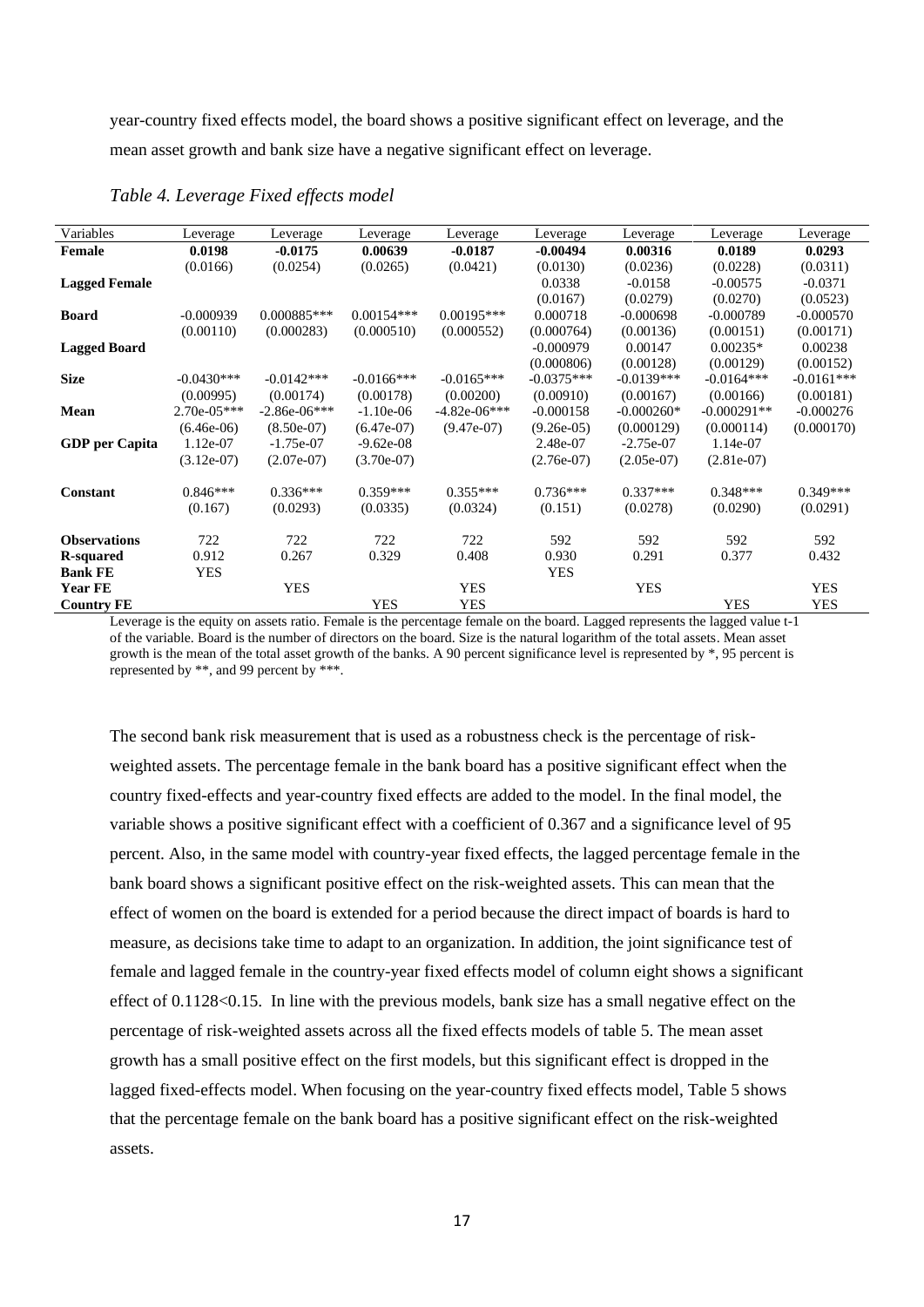|  |  | Table 5. Risk-Weighted Assets fixed effects model |  |  |  |
|--|--|---------------------------------------------------|--|--|--|
|--|--|---------------------------------------------------|--|--|--|

| Variables                           | <b>RWA</b>                   | <b>RWA</b>                   | <b>RWA</b>                    | <b>RWA</b>                  | <b>RWA</b>                         | <b>RWA</b>                            | <b>RWA</b>                       | <b>RWA</b>                        |
|-------------------------------------|------------------------------|------------------------------|-------------------------------|-----------------------------|------------------------------------|---------------------------------------|----------------------------------|-----------------------------------|
| <b>Female</b>                       | $-0.103$<br>(0.0769)         | 0.132<br>(0.114)             | $0.230***$<br>(0.0792)        | $0.367**$<br>(0.161)        | $-0.0577$<br>(0.0688)              | $-0.0840$<br>(0.0783)                 | $0.108*$<br>(0.0615)             | 0.118<br>(0.0948)                 |
| <b>Lagged Female</b>                |                              |                              |                               |                             | $-0.0800*$                         | 0.192                                 | 0.125                            | $0.267**$                         |
| <b>Board</b>                        | 0.00354                      | 0.00478                      | 0.00434                       | 0.00304                     | (0.0437)<br>0.00292                | (0.122)<br>0.00466                    | (0.0738)<br>0.00232<br>(0.00461) | (0.122)<br>$-0.000676$            |
| <b>Lagged Board</b>                 | (0.00220)                    | (0.00309)                    | (0.00453)                     | (0.00488)                   | (0.00270)<br>0.000743<br>(0.00162) | (0.00453)<br>$-0.000228$<br>(0.00390) | 0.000865<br>(0.00325)            | (0.00504)<br>0.00250<br>(0.00511) |
| <b>Size</b>                         | $-0.153**$<br>(0.0586)       | $-0.0460***$<br>(0.0136)     | $-0.0365**$<br>(0.0150)       | $-0.0365**$<br>(0.0161)     | $-0.126**$<br>(0.0607)             | $-0.0496***$<br>(0.0118)              | $-0.0380**$<br>(0.0139)          | $-0.0378**$<br>(0.0154)           |
| Mean                                | $8.44e-05**$<br>$(3.59e-05)$ | 1.85e-05***<br>$(3.86e-06)$  | $2.21e-05***$<br>$(3.04e-06)$ | 3.31e-05***<br>$(3.42e-06)$ | $-0.000530**$<br>(0.000219)        | $-0.000920$<br>(0.000548)             | $-0.000827$<br>(0.000523)        | $-0.000679$<br>(0.000531)         |
| <b>GDP</b> per Capita               | 2.96e-06**<br>$(1.24e-06)$   | $-1.86e-06*$<br>$(1.06e-06)$ | $1.90e-06$<br>$(1.27e-06)$    |                             | $2.83e-06**$<br>$(1.24e-06)$       | $-2.11e-06*$<br>$(1.07e-06)$          | 2.23e-06**<br>$(8.53e-07)$       |                                   |
| <b>Constant</b>                     | 2.997***<br>(0.983)          | $1.263***$<br>(0.245)        | $0.930***$<br>(0.290)         | $0.992***$<br>(0.293)       | $2.571**$<br>(1.029)               | $1.354***$<br>(0.211)                 | $0.965***$<br>(0.254)            | $1.035***$<br>(0.271)             |
| <b>Observations</b>                 | 562                          | 562                          | 562                           | 562                         | 496                                | 496                                   | 496                              | 496                               |
| <b>R</b> -squared<br><b>Bank FE</b> | 0.927<br><b>YES</b>          | 0.211                        | 0.430                         | 0.509                       | 0.938<br><b>YES</b>                | 0.249                                 | 0.462                            | 0.542                             |
| <b>Year FE</b><br><b>Country FE</b> |                              | <b>YES</b>                   | <b>YES</b>                    | <b>YES</b><br><b>YES</b>    |                                    | <b>YES</b>                            | <b>YES</b>                       | <b>YES</b><br><b>YES</b>          |

RWA is the percentage of risk-weighted assets of the total assets. Female is the percentage female on the board. Lagged represents the lagged value t-1 of the variable. Board is the number of directors on the board. Size is the natural logarithm of the total assets. Mean is the mean of the total asset growth of the banks. A 90 percent significance level is represented by \*, 95 percent is represented by \*\*, and 99 percent by \*\*\*.

The final bank risk measurement that is used as a robustness check is capital buffer. The percentage female in the board has a positive significant capital buffer with a coefficient of 6.212 and a significance level of 99 percent in the bank-level fixed-effects model. However, this effect is not consistent across the other fixed-effects models. The effect even changes from a positive to a negative coefficient. The bank size significantly negatively affects capital buffer in the year-country fixedeffects model. The mean asset growth negatively affects the capital buffer in the three of the four models with a very low coefficient and a confidence level of 99 percent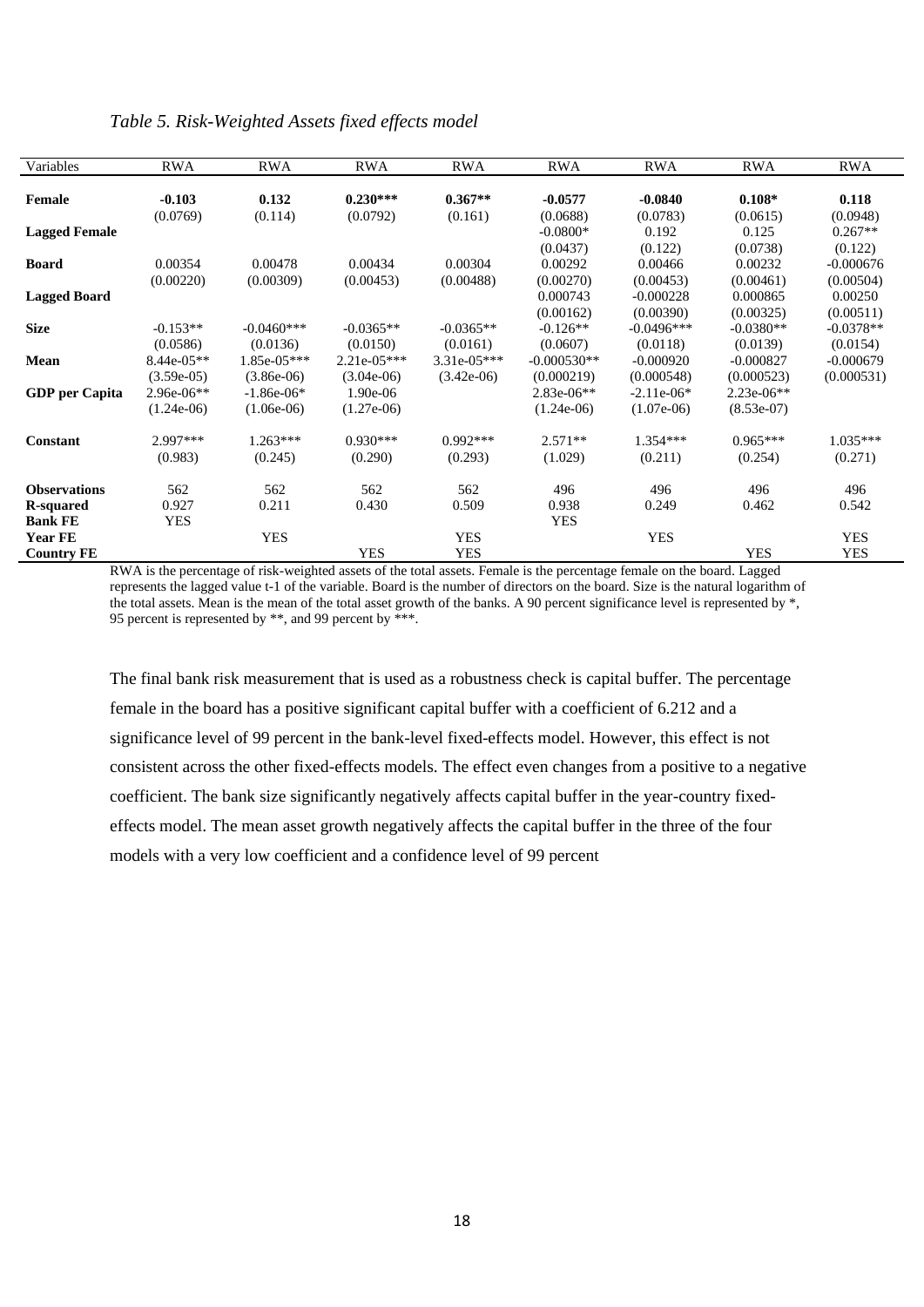# *Table 6. Capital Buffer Fixed effects model*

| Variables             | Capital Buffer | Capital Buffer | Capital Buffer | Capital Buffer | Capital Buffer | Capital Buffer | Capital Buffer | Capital Buffer |
|-----------------------|----------------|----------------|----------------|----------------|----------------|----------------|----------------|----------------|
| <b>Female</b>         | $6.212***$     | $-7.940*$      | $-1.521$       | $-9.663$       | 0.951          | $-2.640$       | $-4.108$       | $-3.505$       |
|                       | (1.769)        | (4.035)        | (4.415)        | (7.520)        | (1.853)        | (3.477)        | (4.484)        | (5.014)        |
| <b>Lagged Female</b>  |                |                |                |                | $8.203***$     | $-5.070$       | 1.496          | $-9.261$       |
|                       |                |                |                |                | (2.156)        | (3.930)        | (2.909)        | (6.518)        |
| <b>Board</b>          | $-0.0637$      | $-0.0779$      | 0.0258         | 0.0618         | $0.224*$       | $-0.120$       | $-0.0375$      | 0.106          |
|                       | (0.121)        | (0.0785)       | (0.0980)       | (0.0943)       | (0.117)        | (0.188)        | (0.242)        | (0.205)        |
| <b>Lagged Board</b>   |                |                |                |                | $-0.290**$     | 0.0128         | 0.0615         | $-0.0468$      |
|                       |                |                |                |                | (0.109)        | (0.163)        | (0.202)        | (0.169)        |
| <b>Size</b>           | $-1.269$       | $-0.464$       | $-1.012**$     | $-0.880*$      | $-0.0993$      | $-0.360$       | $-0.941**$     | $-0.783$       |
|                       | (1.915)        | (0.363)        | (0.452)        | (0.491)        | (2.072)        | (0.353)        | (0.436)        | (0.464)        |
| Mean                  | 0.00128        | $-0.000786***$ | $-0.000457***$ | $-0.00142***$  | $-0.00773$     | $-0.00697$     | $-0.0104$      | $-0.0135$      |
|                       | (0.00109)      | (0.000153)     | (0.000133)     | (0.000116)     | (0.00911)      | (0.0127)       | (0.0164)       | (0.0162)       |
| <b>GDP</b> per Capita | $-0.000104*$   | $9.20e-05**$   | $-0.000131**$  |                | $-0.000101**$  | $9.42e-05**$   | $-0.000119**$  |                |
|                       | $(5.06e-05)$   | $(3.55e-05)$   | $(5.67e-05)$   |                | $(4.61e-05)$   | $(3.39e-05)$   | $(4.65e-05)$   |                |
| <b>Constant</b>       | 43.71          | $25.13***$     | $40.81***$     | 34.56***       | 22.73          | 23.79***       | $39.63***$     | 33.81***       |
|                       | (33.08)        | (6.039)        | (8.149)        | (8.506)        | (35.05)        | (6.053)        | (8.381)        | (8.529)        |
| <b>Observations</b>   | 697            | 697            | 697            | 697            | 572            | 572            | 572            | 572            |
| <b>R</b> -squared     | 0.792          | 0.165          | 0.264          | 0.383          | 0.823          | 0.151          | 0.262          | 0.385          |
| <b>Bank FE</b>        | <b>YES</b>     |                |                |                | <b>YES</b>     |                |                |                |
| <b>Year FE</b>        |                | <b>YES</b>     |                | <b>YES</b>     |                | <b>YES</b>     |                | <b>YES</b>     |
| <b>Country FE</b>     |                |                | <b>YES</b>     | <b>YES</b>     |                |                | <b>YES</b>     | <b>YES</b>     |

Capital Buffer is measured by the capital adequacy ratio. Female is the percentage female on the board. Lagged represents the lagged value t-1 of the variable. Board is the number of directors on the board. Size is the natural logarithm of the total assets. Mean is the mean of the total asset growth of the banks. A 90 percent significance level is represented by \*, 95 percent is represented by \*\*, and 99 percent by \*\*\*.

## <span id="page-18-0"></span>**4.2 GMM model**

The second solution for the dynamic endogeneity problem is regressed in the final regression. This regression is an Arellano Bond dynamic panel-data estimation, which is a generalized method of moments estimator. The dependent variables that are presented as robustness checks in the previous tables are also included in table 7.

When controlling for the dynamic endogeneity, table 7 shows that the percentage female in the bank board has a positive significant effect on the Z-score with a coefficient of 0,646 and a confidence level of 99 percent. However, the percentage female in the bank board does not significantly affect the other bank risk measures. The size of the board of a bank has a positive significant effect on the Z-Score with a coefficient of 0.0282 and a significance level of 99 percent. In line with the benchmark model, the mean asset growth has a significant negative effect.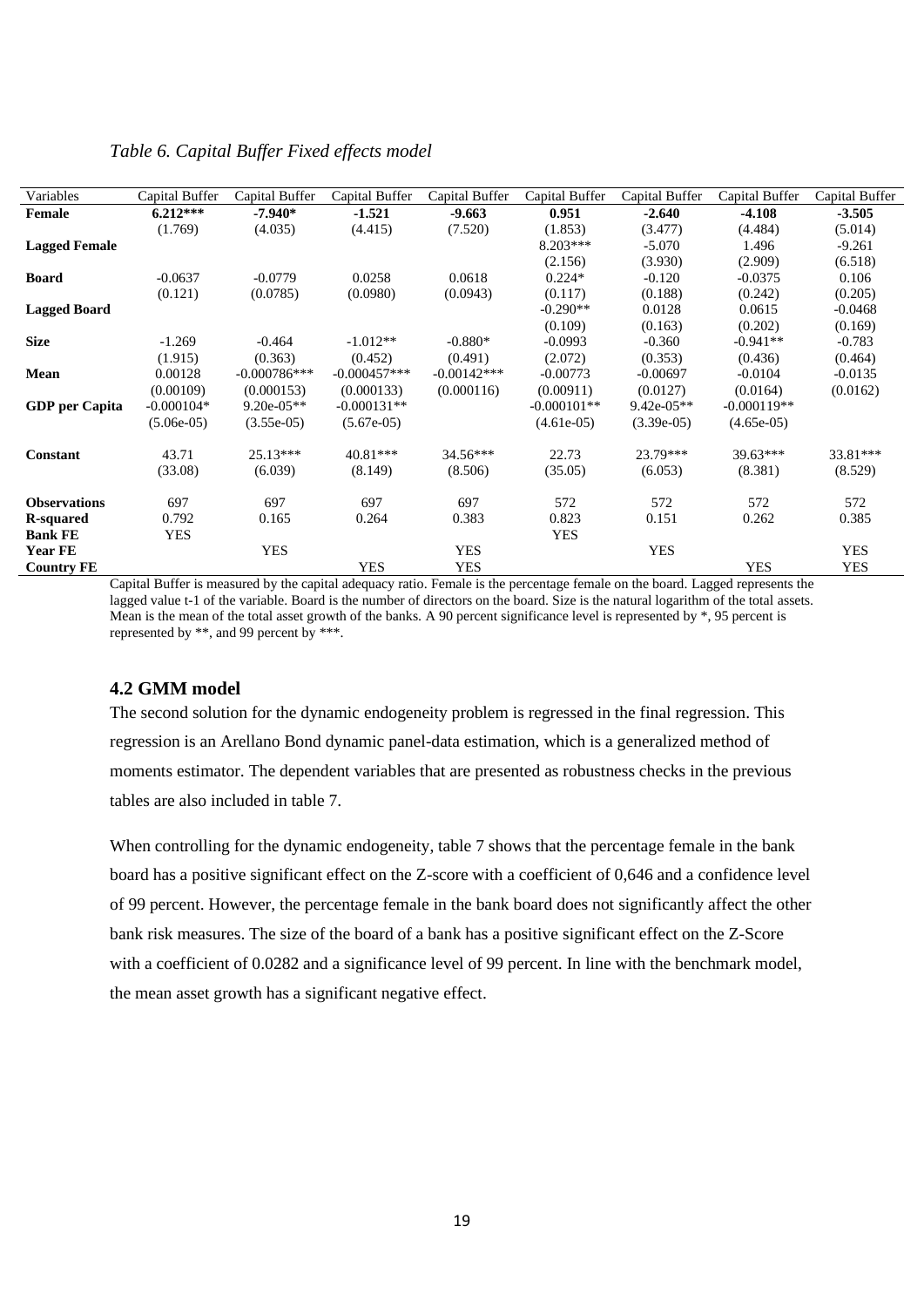| Variables                    | Z-Score      | Leverage     | <b>RWA</b>     | Capital Buffer |
|------------------------------|--------------|--------------|----------------|----------------|
| <b>Lagged Z-Score</b>        | 0.121        |              |                |                |
|                              | (0.108)      |              |                |                |
| <b>Female</b>                | $0.646***$   | 0.00255      | $-0.0607$      | 5.522          |
|                              | (0.156)      | (0.0100)     | (0.0417)       | (3.396)        |
| <b>Board</b>                 | $0.0282***$  | 8.82e-05     | $-1.54e-05$    | 0.0813         |
|                              | (0.00864)    | (0.000535)   | (0.00205)      | (0.178)        |
| <b>Size</b>                  | $-0.293***$  | $-0.0427***$ | $-0.0287$      | 0.982          |
|                              | (0.0826)     | (0.00558)    | (0.0316)       | (1.583)        |
| <b>Mean</b>                  | $-0.00162**$ | $-5.33e-05$  | $-0.000871***$ | 0.000965       |
|                              | (0.000639)   | $(4.27e-05)$ | (0.000181)     | (0.0119)       |
| <b>GDP</b> per Capita        | $-7.14e-07$  | 2.94e-07     | $1.53e-06*$    | $-0.000137**$  |
|                              | $(2.81e-06)$ | $(1.93e-07)$ | $(8.08e-07)$   | $(6.15e-05)$   |
| <b>Lagged Leverage</b>       |              | $-0.175$     |                |                |
|                              |              | (0.132)      |                |                |
| <b>Lagged RWA</b>            |              |              | $0.731***$     |                |
|                              |              |              | (0.204)        |                |
| <b>Lagged Capital Buffer</b> |              |              |                | $0.400**$      |
|                              |              |              |                | (0.172)        |
| <b>Constant</b>              | $7.559***$   | $0.838***$   | 0.598          | $-3.146$       |
|                              | (1.605)      | (0.102)      | (0.616)        | (26.56)        |
| <b>Observations</b>          | 502          | 510          | 348            | 481            |
| Number of ID                 | 123          | 123          | 107            | 117            |
| AR2 p-value                  | 0.5158       | 0.1504       | 0.3855         | 0.2825         |

*Table 7. Arellano-Bond dynamic panel-data estimation(GMM)*

The Z-Score is calculated by taking the natural logarithm of (ROA+ Equity/Assets)/ standard deviation of ROA. Leverage is equity on assets ratio. RWA is the percentage of risk-weighted assets on total assets. Capital Buffer is measured by the capital adequacy ratio. Female is the percentage female on the board. Board is the total number of directors on the board. Mean is the mean of the total asset growth of the banks. AR2 is a second-order serial correlation test in the first differenced residuals with H0 representing no serial correlation. A 90 percent significance level is represented by \*, 95 percent is represented by \*\*, and 99 percent by \*\*\*

# <span id="page-19-0"></span>**5. Conclusion & Discussion**

Motivated by the gender diversification discussion, regulation of the EBA, and the recent publication of the EBA, this thesis examined the relationship between the percentage female in the bank's board and the risk-taking behavior of banks. The bank risk is measured by the natural logarithm of the Zscore. Furthermore, three other bank risk measures are used as a robustness check: leverage, percentage risk-weighted assets, and capital buffer. The expectation was that if the percentage of females in a bank board is higher, the bank takes less risk. For the data, this would indicate a higher Zscore and capital buffer, but a lower percentage risk-weighted assets and leverage. The dataset consists of 137 banks from 27 countries of the European Union. The relationship is tested by performing a basic fixed-effects model. To overcome the dynamic endogeneity problem, a fixed-effects model with lags and an Arellano-Bond dynamic panel-data estimation are regressed.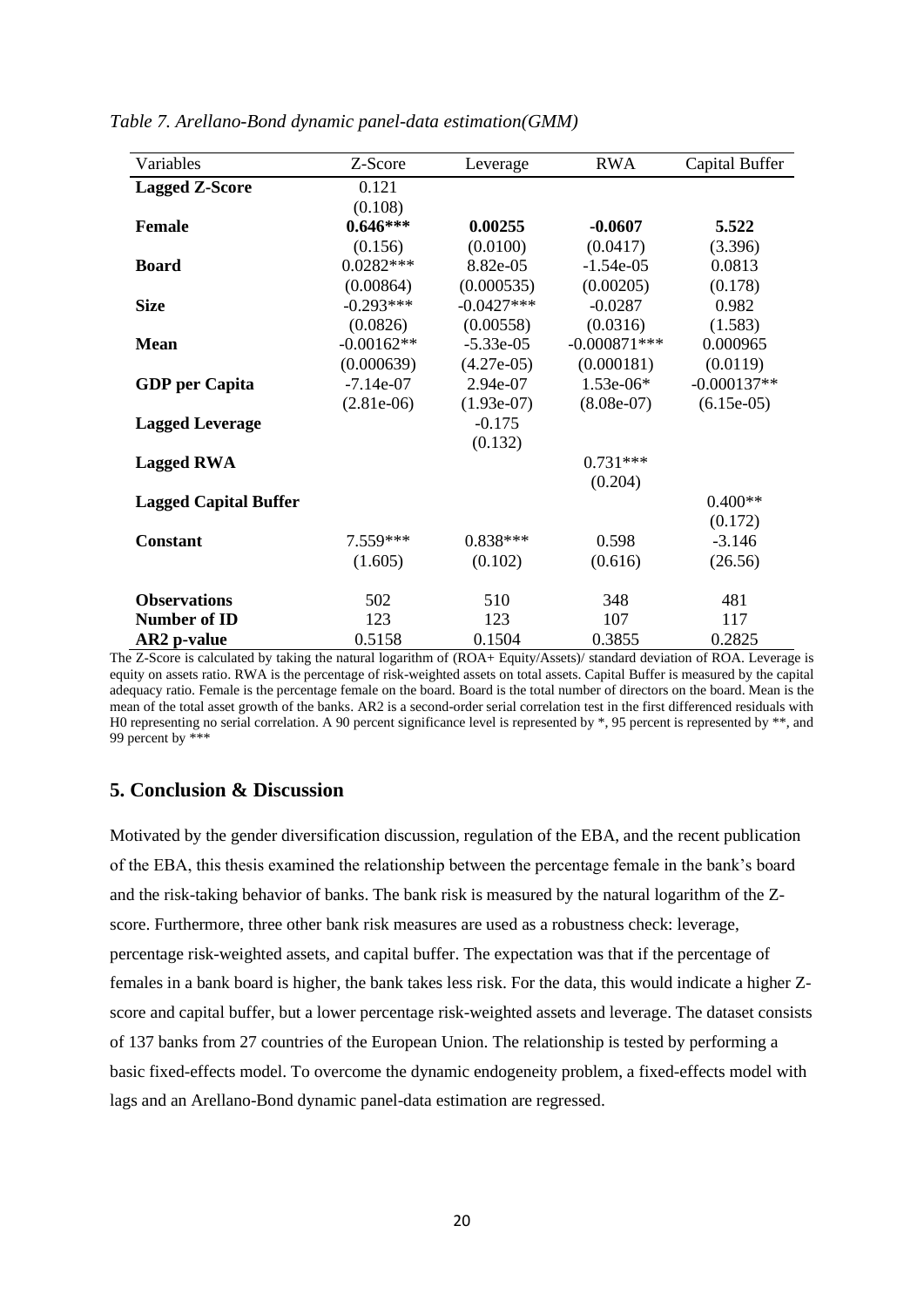The thesis has shown mixed results concerning the effect of the percentage female in the bank board on the risk-taking behavior of banks. When investigating the fixed effects model and lagged fixed effects model, the percentage female on the bank board increases the risk-taking behavior of banks by positively affecting the risk-weighted assets when controlling for the year-country fixed effects. Therefore, based on the fixed effects and lagged fixed effects model, the conclusion is that gender diversification of a bank board has a negative effect on bank risk-taking. However, when controlling for the dynamic endogeneity in the Arellano Bond estimation the percentage female on the bank board decreases the risk-taking behavior of banks by positively affecting the Z-Score. Therefore, based on the Arellano Bond estimation, the conclusion is that gender diversification in the bank board decreases the risk-taking behavior of banks. But, this model has limitations. Often the model uses weak instruments and when the amount of cross-sectional data is low, the results are imprecise. Hence, the relationship between gender diversification and bank risk-taking should be investigated further.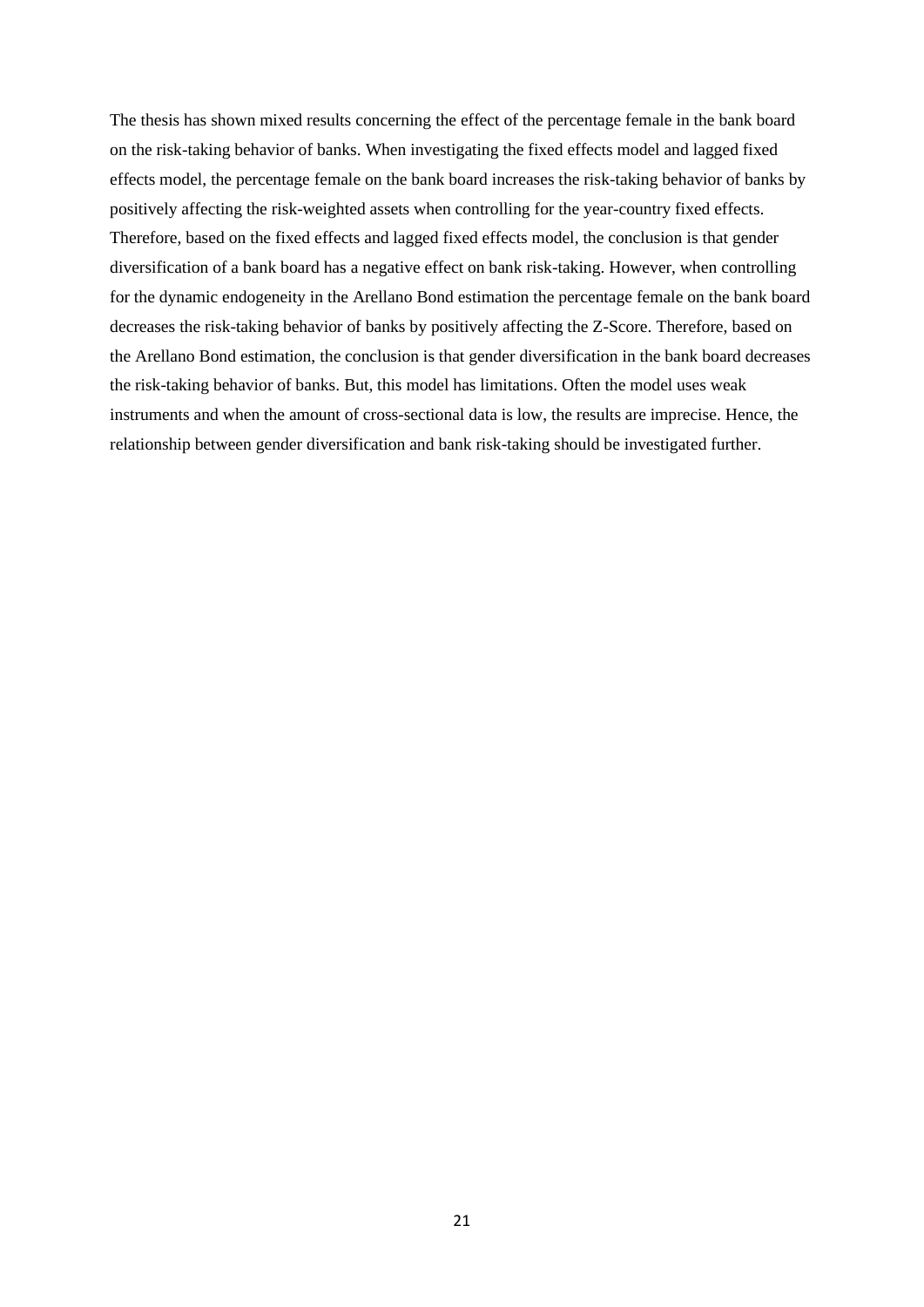# <span id="page-21-0"></span>**References**

Adams, R., Ferreira, D., 2009. Women in the Boardroom and their Impact on Governance and Performance. Journal of Financial Economics 94, 291–309.

Adams, R., H. Almeida, and D. Ferreira (2005) Powerful CEOs and their impact on corporate performance. Review of Financial Studies 18, 1403-1432

Ahern, K.R., & Dittmar, A.K. (2012). The changing of the boards: The impact on firm valuation of mandated female board representation. The Quarterly Journal of Economics, 127(1), 137–197.

Andries, A. M., Mehdian, S. M., & Stoica, O. (2017). The Impact of Board Gender on Bank Performance and Risk in Emerging Markets. *Available at SSRN 3041484*.

Arellano, M., & Bond, S. (1991). Some tests of specification for panel data: Monte Carlo evidence and an application to employment equations. The review of economic studies, 58(2), 277-297.

Basel Committee on Banking Supervision (2010) Basel III: A global regulatory framework for more resilient banks and banking systems. Bank for International Settlements, Basel.

Bathala, C. T., & Rao, R. P. (1995). The determinants of board composition: An agency theory perspective. *Managerial and decision economics*, *16*(1), 59-69.

Bebeji, A., Mohammed, A. M., & Tanko, M. T. (2017). Effect Of Bank Risk And Gender Diversity On The Performance Of Banks In Nigeria. *KASU Journal of Accounting Research and Practice*, *6*(1), 123-148.

Berger, A. N. (1995) The relationship between capital and earnings in banking. Journal of Money, Credit and Banking 27, 432-456.

Berger, A. N., Kick, T., & Schaeck, K. (2014). Executive board composition and bank risk-taking. *Journal of Corporate Finance*, *28*, 48-65

Bernile, G., Bhagwat, V., & Yonker, S. (2018). Board diversity, firm risk, and corporate policies. Journal of Financial Economics, 127(3), 588-612.

Blundell-Wignall, A., & Atkinson, P. (2010). Thinking beyond Basel III: Necessary solutions for capital and liquidity. OECD Journal: Financial Market Trends, 2010(1), 9-33.

Boyd, J. H., Graham, S. L., & Hewitt, R. S. (1993). Bank holding company mergers with nonbank financial firms: Effects on the risk of failure. *Journal of banking & finance*, *17*(1), 43-63.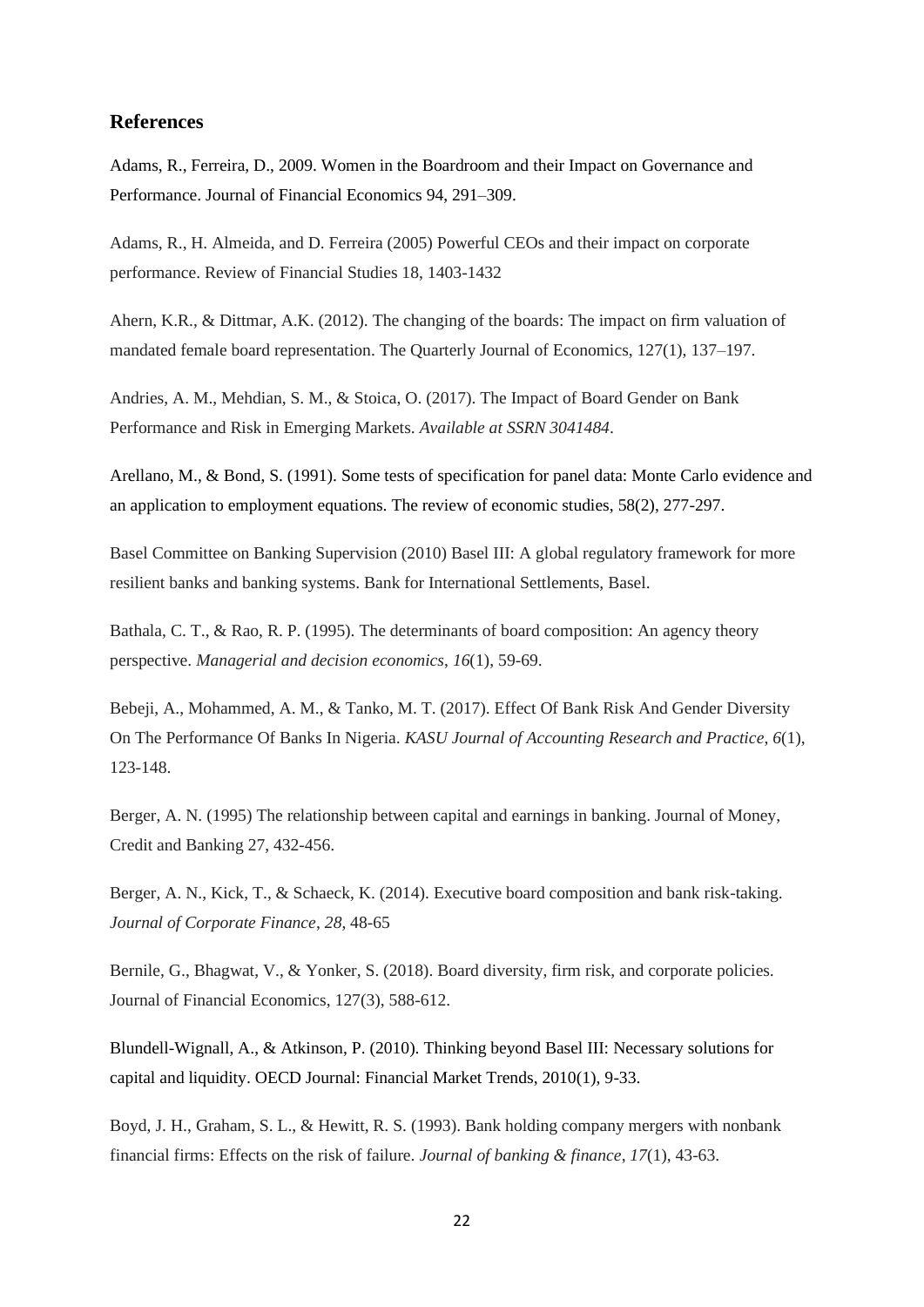Chandrasekharan, C. V. (2016). Effect of Board Diversity on Financial Performance of Listed Deposit Money Banks in Nigeria. *Sahel Analyst: Journal of Management of Sciences*, *14*(3), 1-17.

Charness, G., & Gneezy, U. (2007). Strong evidence for gender differences in investment. *Available at SSRN 648735*.

Cheng, S. (2008) Board size and the variability of corporate performance. Journal of Financial Economics 87, 157–176.

De Cabo, R. M., Gimeno, R., & Nieto, M. J. (2012). Gender diversity on European banks' boards of directors. *Journal of Business Ethics*, *109*(2), 145-162.

Dell'Ariccia, G. and R. Marquez (2006) Lending Booms and Lending Standards. Journal of Finance 61, 2511-2546

Duncan, G. J., Magnuson, K. A., & Ludwig, J. (2004). The endogeneity problem in developmental studies. *Research in human development*, *1*(1-2), 59-80.

Duprey, T., & Lé, M. (2016). Bankscope dataset: getting started. Available at SSRN 2191449

Eckel, C. C., & Grossman, P. J. (2008). Forecasting risk attitudes: An experimental study using actual and forecast gamble choices. Journal of Economic Behavior & Organization, 68(1), 1-17.

Eeckhoudt, L., Gollier, C., & Schlesinger, H. (1996). Changes in background risk and risk taking behavior. *Econometrica: Journal of the Econometric Society*, 683-689.

Erhardt, N. L., Werbel, J. D., & Shrader, C. B. (2003). Board of director diversity and firm financial performance. *Corporate governance: An international review*, *11*(2), 102-111.

Eriksson, K., & Simpson, B. (2010). Emotional reactions to losing explain gender differences in entering a risky lottery. Judgment and Decision Making, 5(3), 159.

European Banking Authority(2020). EBA REPORT ON THE BENCHMARKING OF DIVERSITY PRACTICES.

Farag, H., & Mallin, C. (2017). Board diversity and financial fragility: Evidence from European banks. *International Review of Financial Analysis*, *49*, 98-112.

Fellner, G., & Maciejovsky, B. (2007). Risk attitude and market behavior: Evidence from experimental asset markets. Journal of Economic Psychology, 28(3), 338-350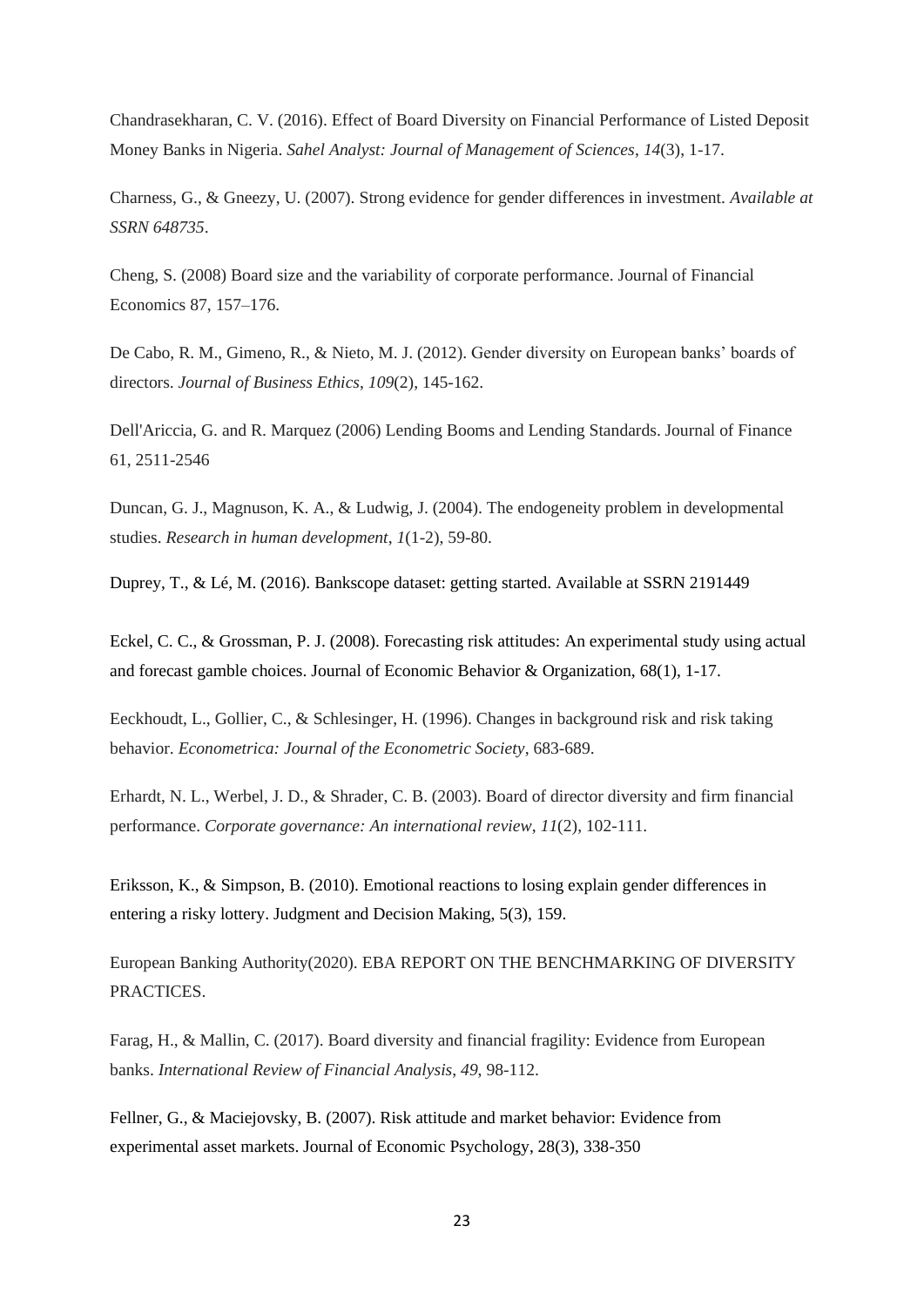Feng, G., & Wang, C. (2018). Why European banks are less profitable than US banks: A decomposition approach. *Journal of Banking & Finance*, *90*, 1-16.

Francoeur, Claude, Réal Labelle, and Bernard Sinclair-Desgagné. "Gender diversity in corporate governance and top management." *Journal of business ethics* 81.1 (2008): 83-95.

Goergen, M., Limbach, P., & Scholz, M. (2015). Mind the gap: The age dissimilarity between the chair and the CEO. *Journal of Corporate Finance*, *35*, 136-158.

Gottschalk, S. (2019). The Impact of Executive Board Gender Diversity on Risk-Taking in Canadian and US Banks. *Available at SSRN 3485543*.

Gulamhussen, M. A., & Santa, S. F. (2015). Female directors in bank boardrooms and their influence on performance and risk-taking. *Global Finance Journal*, *28*, 10-23.

Hannan, T. H., & Hanweck, G. A. (1988). Bank insolvency risk and the market for large certificates of deposit. *Journal of money, credit and banking*, *20*(2), 203-211.

Harjoto, M. A., Laksmana, I., & Yang, Y. W. (2018). Board diversity and corporate risk taking. *Available at SSRN 2412634*.

Jensen,M. & Meckling, W.(1967). Theory of the firm: Managerial Behavior, agency costs and ownership structure. *Journal of Financial Economics, 3(4)*,305-360

Jianakoplos, N.A., Bernasek, A. (1998). "Are women more risk averse?" Economic Inquiry 36, 620– 630.

Johnson, J.E.V., Powell, P.L. (1994). "Decision making, risk and gender: Are managers different?" British Journal of Management 5, 123–138

Khan, M. H., Fraz, A., Hasan, A., & Abedifar, P. (2018). Board Gender Diversity, Risk-taking and Performance: Evidence from Dual Banking Systems.

Khaw, K. L. H., Liao, J., Tripe, D., & Wongchoti, U. (2016). Gender diversity, state control, and corporate risk-taking: Evidence from China. *Pacific-Basin Finance Journal*, *39*, 141-158

Kruiniger, H. (2009). GMM estimation and inference in dynamic panel data models with persistent data. *Econometric Theory*, 1348-1391.

Laeven, L., Levine, R.(2009). Bank governance, regulation and risk taking. Journal of Financial Economics 93, 259–275.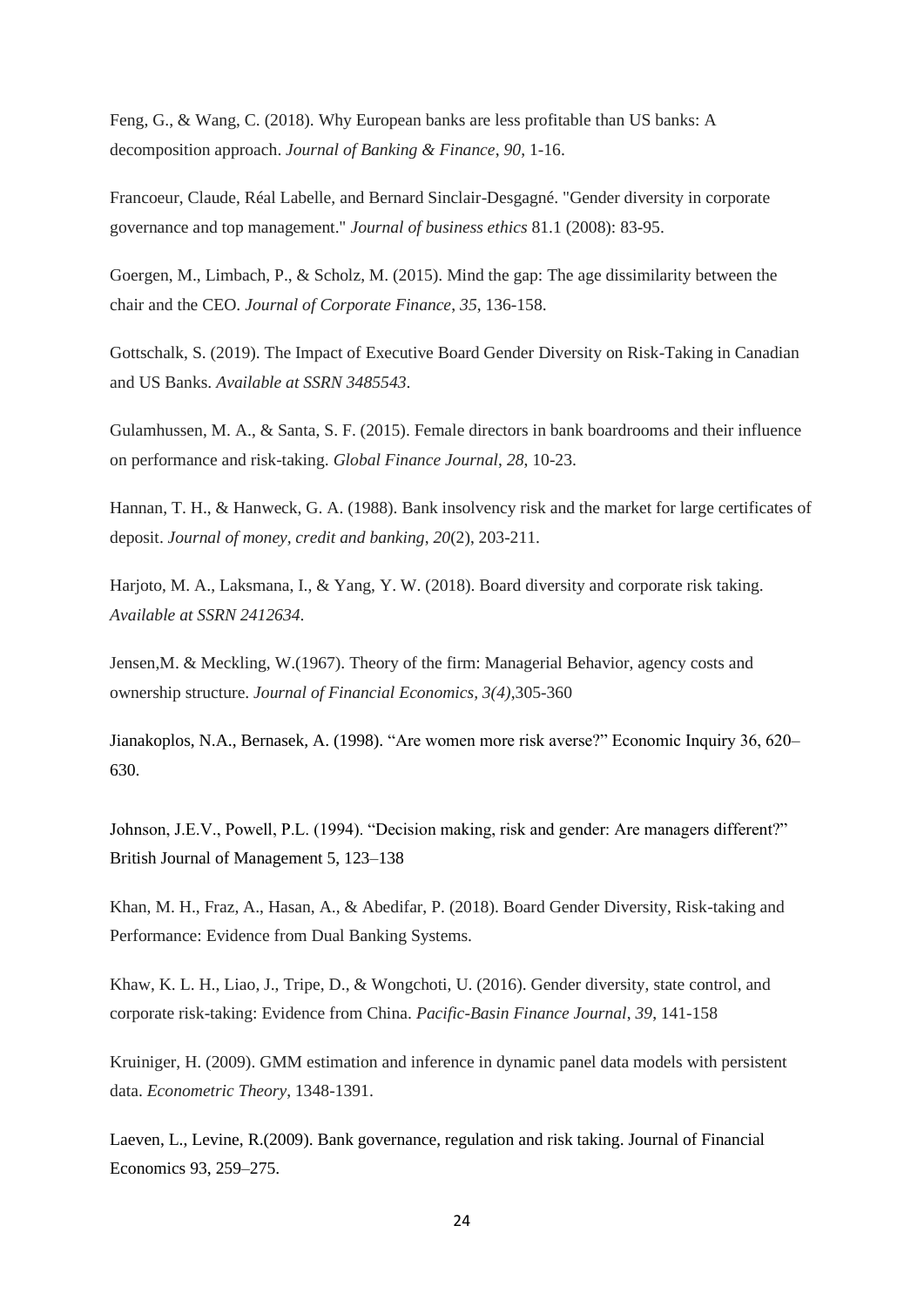Lapteacru, I. (2016). On the consistency of the Z-score to measure the bank risk. *Available at SSRN 2787567*.

Lepetit, L., & Strobel, F. (2015). Bank insolvency risk and Z-score measures: A refinement. *Finance Research Letters*, *13*, 214-224.

Li, X., Tripe, D. W., & Malone, C. B. (2017). Measuring bank risk: An exploration of zscore. *Available at SSRN 2823946*.

Liao, R. C., Loureiro, G., & Taboada, A. G. (2019). Women on bank boards: evidence from gender quotas around the world.

Liu, Y., Wei, Z., & Xie, F. (2014). Do women directors improve firm performance in China?. *Journal of corporate finance*, *28*, 169-184.

Loukil, N., & Yousfi, O. (2013). Does gender diversity on board lead to risk-taking? Empirical evidence from Tunisia. *Empirical Evidence from Tunisia (December 24, 2013)*.

Mathew, S., Ibrahim, S., & Archbold, S. (2018). Corporate governance and firm risk. Corporate Governance: The international journal of business in society.

Moral-Benito, E., Allison, P., & Williams, R. (2019). Dynamic panel data modelling using maximum likelihood: an alternative to Arellano-Bond. *Applied Economics*, *51*(20), 2221-2232.

Nakano, M., & Nguyen, P. (2012). Board Size and Corporate Risk Taking: Further Evidence from Japan. Corporate Governance: An International Review, 20(4), 369-387.

Pathan, S. (2009). Strong boards, CEO power and bank risk-taking. *Journal of Banking & Finance*, *33*(7), 1340-1350.

Pathan, S., & Faff, R. (2013). Does board structure in banks really affect their performance?. *Journal of Banking & Finance*, *37*(5), 1573-1589.

Repullo, R., & Saurina Salas, J. (2011). The countercyclical capital buffer of Basel III: A critical assessment.

Sah, R.-K. and J. E. Stiglitz (1991) The Quality of Managers in Centralized Versus Decentralized Organizations. Quarterly Journal of Economics 106, 289-295.

Sarin, R., & Wieland, A. (2016). Risk aversion for decisions under uncertainty: Are there gender differences?. Journal of Behavioral and Experimental Economics, 60, 1-8.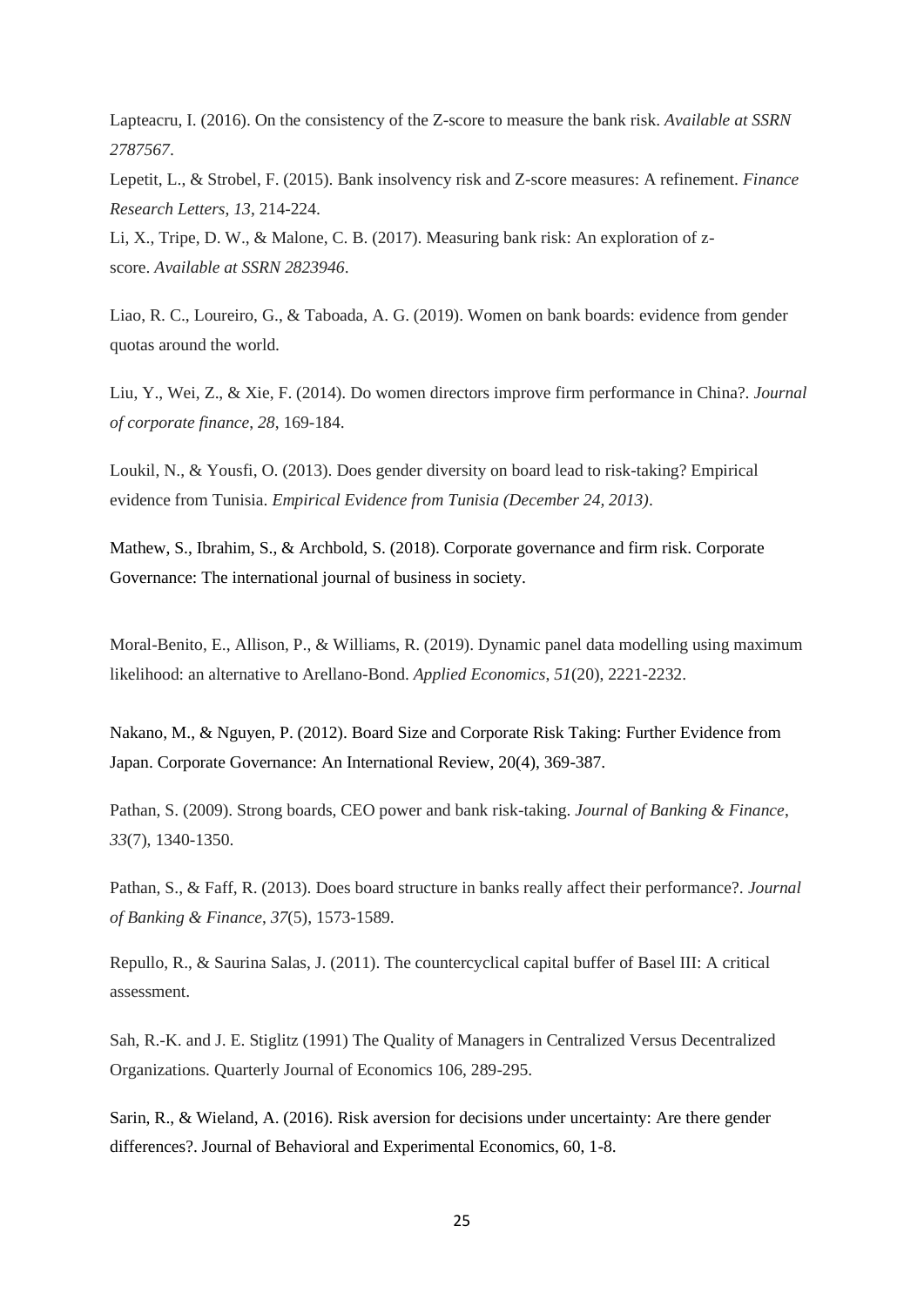Schaeck, K., & Cihak, M. (2012). Banking competition and capital ratios. *European Financial Management*, *18*(5), 836-866.

Shakir, R. (2008). Board size, board composition and property firm performance. Pacific Rim Property Research Journal, 14(1), 1-16.

Sila, V., Gonzalez, A., Hagendorff, J., 2016. Women on board: Does boardroom gender diversity affect firm risk? J. Corporate Finance 36, 26-53.

Skała, D., & Weill, L. (2018). Does CEO gender matter for bank risk?. *Economic Systems*, *42*(1), 64- 74.

Talavera, O., Yin, S., & Zhang, M. (2018). Age diversity, directors' personal values, and bank performance. *International Review of Financial Analysis*, *55*, 60-79.

Wang, C. J. (2012). Board size and firm risk-taking. *Review of Quantitative Finance and Accounting*, *38*(4), 519-542.

Wintoki, M. B., Linck, J. S., & Netter, J. M. (2012). Endogeneity and the dynamics of internal corporate governance. *Journal of Financial Economics*, *105*(3), 581-606.

<span id="page-25-0"></span>Zhang, Y., & Zhou, Q. (2020). Correction for the asymptotical bias of the arellano-bond type GMM estimation of dynamic panel models. In Essays in Honor of Cheng Hsiao. Emerald Publishing Limited.